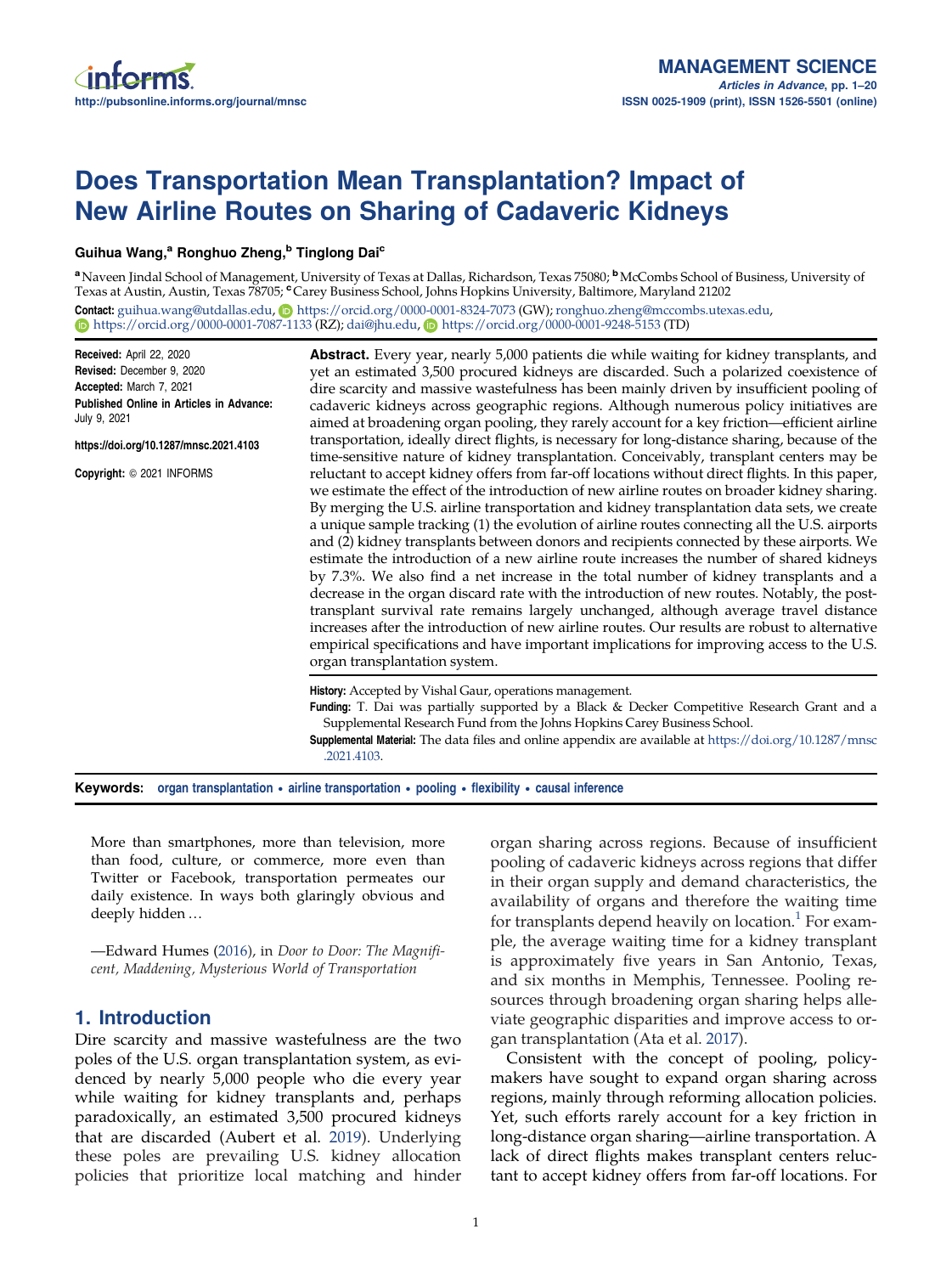example, in 2019, the United Network for Organ Sharing (UNOS) proposed eliminating donation service areas (DSAs) and regional boundaries used in the current system and allocate kidneys using a 500-nautical-mile (approximately 575-mile) circle surrounding the donor hospital (OPTN [2019a\)](#page-19-0). The proposal drew heavy criticism from a large number of organ procurement organization (OPO) executives and transplant surgeons who expressed concerns in a public forum about the implication of the proposal for increased reliance on air transportation. A case in point, according to Dr. John Friedewald of Northwestern University, is that "Denver falls within the edge of Chicago's 500 nm radius but realistically is much closer than a number of OPOs in between simply because of the variety of daily flights between the two things" (OPTN [2019b](#page-19-0)).

Without accounting for the friction caused by airline transportation, new kidney allocation policies may not achieve as much pooling as they intend. In particular, the organ transportation capacity provided by the commercial airlines is a crucial link, because they are safer and more affordable than private jets and charter flights. As another comment for the 2019 UNOS proposal states, "the proposal has entirely failed to consider the effect that limited access to direct flights will have on cold ischemic time and the subsequent impact on candidates' access to transplantation" (OPTN [2019b](#page-19-0)).

Stated differently, the time-sensitive nature of organ harvesting operations means *direct* air flights are often required (Pullen [2019\)](#page-19-0). How does the introduction of new airline routes affect access to organ transportation?[2](#page-17-0) This seemingly simple research question has yet to be rigorously examined in the literature and gives rise to this paper.

Addressing this research question is challenging for many reasons. A major challenge is to find an appropriate unit of analysis. On the one hand, an analysis at the level of each donor-recipient pair would have been ideal but is practically infeasible because we do not observe the same donor-recipient pairs across different years. On the other hand, one may be tempted to use the populations served by each pair of donorrecipient OPOs as the unit of analysis. However, the estimation is challenging because an OPO often serves a large geographic area with multiple major airports. Because most pairs of OPOs are well connected throughout our study period, analyzing the effect of the introduction of new airline routes is difficult.

To address this challenge, we use the pairs of *airports* and the populations they serve as the units of analysis, which allows us to estimate the aggregate effect of the introduction of new airline routes in a salient manner and generate implications for policymakers and healthcare executives. We estimate the effect of introducing new airline routes on cross-regional kidney sharing. By merging the U.S. airline transportation and organ

transplantation data sets, we create a unique sample tracking both the evolution of airline routes connecting all pairs of airports and kidney transplantation with donors and recipients served by these airports. Thus, our sample can be organized in terms of pairs of airports across different years.

The primary outcome variable we examine is the number of shared kidneys associated with each pair of airports. Using a difference-in-differences design and exploiting the staggered introduction of new airline routes, we find kidney sharing between the populations served by a pair of airports significantly increases with the introduction of an airline route connecting these airports. Specifically, we estimate an introduction of a new airline route increases the volume of kidney sharing by 7.3%. Our result demonstrates the availability of direct flights is an important driver of kidney sharing across geographic regions.

As an illustrative example of our results, consider the Baltimore-Washington International Thurgood Marshall Airport (BWI) and Dallas Love Field Airport (DAL) both hubs of Southwest Airlines—that were not connected by a direct flight until 2014. Between 2002 and 2013, the average number of kidneys the donors served by DAL shared with the recipients served by BWI was 1.7 per year. In 2014, immediately following the full appeal of the Wright Amendment that had previously restricted Southwest Airlines from flying beyond Texas and its four surrounding states (Tierney [2014](#page-19-0)), a new route was introduced between BWI and DAL. In the same year, the number of shared kidneys jumped to eight. As another example, in 2011, following the introduction of a new airline route between Charleston International Airport (CHS) and Nashville International Airport (BNA), the number of kidneys the donors served by CHS shared with the recipients served as by BNA increased from 3 in 2011 to 5 in 2012 and then to 12 in 2013.

An important concern about these observed effects is the endogeneity of the introduction of new airline routes. For instance, airports serving expanding economies and growing populations may be more likely to have new routes. Conceivably, such regions may have an increased number of kidney donors and recipients, so kidney sharing may be more likely. In view of such potential local shocks, our estimation does not compare pairs of airport connected by direct flights with those pairs not connected by direct flights. For the same reason, we do not compare the number of kidney shared between the populations served by a pair of airports before and after the introduction of a new airline route. Rather, our estimation identifies pairs of airports without direct-flight options for the entire study period and uses these pairs collectively as a control group; the treatment group consists of airport pairs with new airline routes introduced in various years during the study period.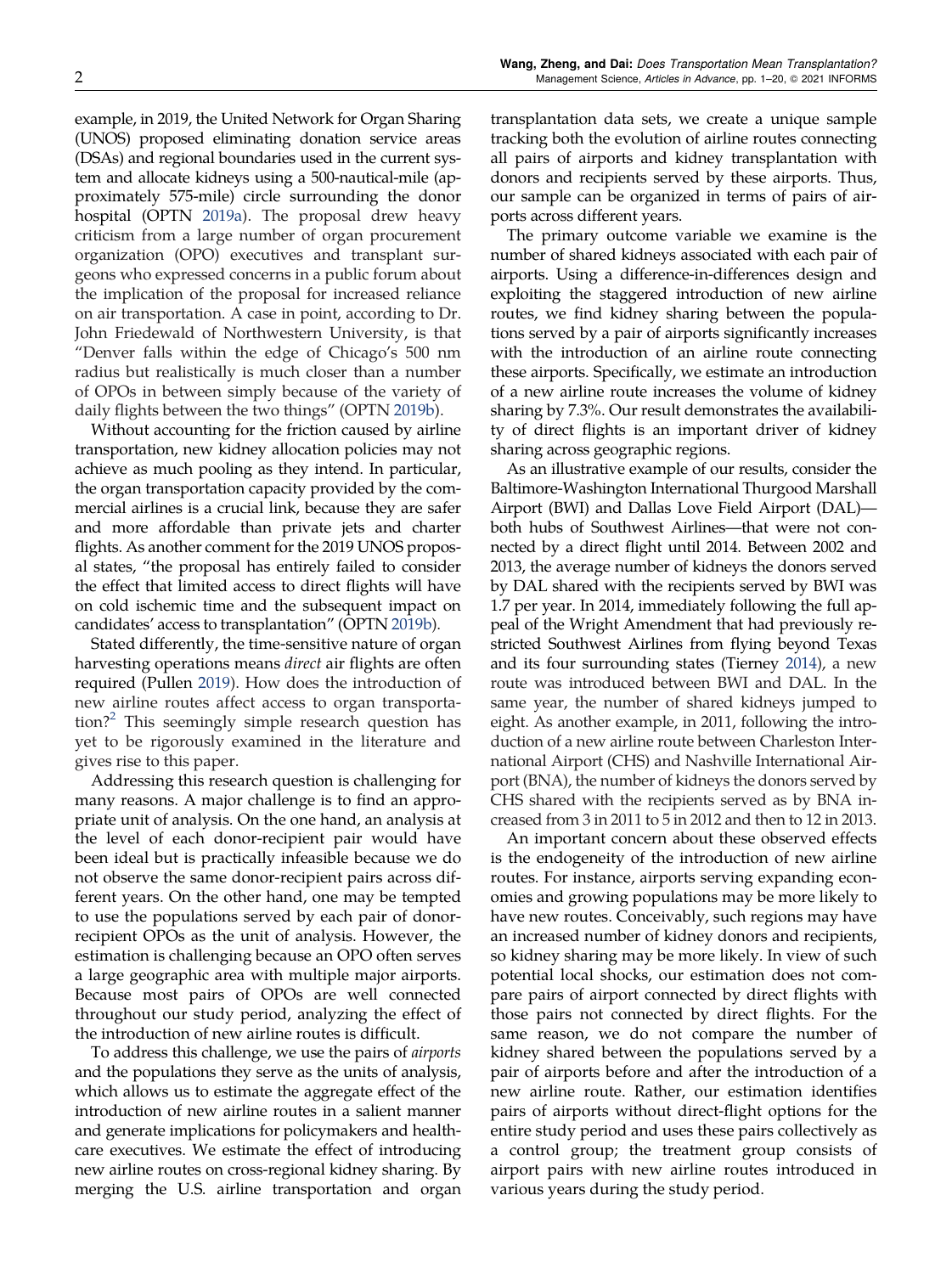We conduct further analyses to refine our key finding that the introduction of new airline routes leads to an increase in the volume of kidney sharing. We show route introductions lead to a net increase in the total number of kidney transplants and a decrease in the organ discard rate. In addition, we show the quality of kidney transplantation, as measured by posttransplantation survival, does not decrease even as its quantity increases, meaning expanded kidney sharing does not worsen posttransplantation outcomes.

Our research helps inform organ transplantation policymakers by highlighting logistical issues threatening to hold back the organ transplantation system that are not ready to accommodate new allocation policies and contributing to a better understanding of the flexibility of the U.S. organ transplantation system. Our research provides constructive support for policies reducing the friction because of air transportation of kidneys, including, for example, the establishment of a national transportation system for organs shared across regions, a policy initiative that has gained significant traction recently (Aleccia [2020\)](#page-18-0). Our findings also suggest that, rather than eliminating DSAs and allocating kidneys using a circle of a fixed size, policymakers may consider adjusting DSAs from time to time using airline connectivity as a factor of consideration.

# 2. Literature

Our paper contributes to a growing, mostly theoretic, operations management (broadly defined) literature on organ transplantation (Su and Zenios [2004,](#page-19-0) [2006;](#page-19-0) Kong et al. [2010](#page-18-0); Zhang [2010](#page-19-0); Akan et al. [2012](#page-18-0); Bertsimas et al. [2013](#page-18-0); Sandikçi et al. [2013;](#page-19-0) Gentry et al. [2015](#page-18-0); Ata et al. [2017,](#page-18-0) [2020](#page-18-0); Kilambi and Mehrotra [2017](#page-18-0); Arikan et al. [2018;](#page-18-0) Ding et al. [2018;](#page-18-0) Dai et al. [2020](#page-18-0); Wang et al. [2020\)](#page-19-0). This literature focuses on *analytically* modeling the organ transplantation system, with several notable exceptions. Zhang [\(2010\)](#page-19-0) takes an observationallearning approach and shows allowing patients to observe prior acceptances/rejections of organ offers leads to herd behavior. Arikan et al. [\(2018\)](#page-18-0) empirically identify the drivers behind the geographic disparities in deceased-donor organ procurement. They show an intent to procure an organ plays an instrumental role in the disparities, and such an intent depends on organ quality, median waiting time, and competition among transplant centers. Ata et al. ([2020\)](#page-18-0) structurally estimate the effect of changing organ allocation policy by endogenizing transplant candidates' acceptance behavior. Wang et al. ([2020](#page-19-0)) study the impact of new entry on transplant centers' risk-taking behavior and posttransplantation outcomes. Different from these papers, ours focuses on empirically estimating the impact of transportation, an important yet little-examined driver behind geographic disparities in access to organ

transplantation. In doing so, our paper enriches the empirical foundation of geographic disparities and informs related policymaking.

In particular, the empirical estimation in our paper complements the theoretic work by Ata et al. ([2017](#page-18-0)), who propose and analyze OrganJet, a transportation solution that helps organ transplant candidates list in multiple transplant centers. Their analytical and numerical results show such a solution can significantly improve geographic equity. Drawing from air transportation and kidney transplantation data sets, our paper provides a systematic, empirical understanding of the impact of the introduction of new airline routes on cross-regional kidney sharing.

Our paper also contributes to a vibrant literature in economics, finance, and operations management that empirically estimates the impact of transportation, building on the theory that proximity facilitates communication and oversight. Giroud [\(2013\)](#page-18-0) finds the introduction of new airline routes leads to an increase in plant-level investment from corporate headquarters. Bernstein et al. ([2016](#page-18-0)) show reducing the travel time between venture capitalists and their portfolio companies leads to an increase in innovation, as measured by the number of patents and the number of citations per patent. Bernard et al. ([2019](#page-18-0)) exploit the opening of a high-speed train line in Japan and show transportation connections create buyer-supplier linkages and improve firm performance. Bray et al. [\(2019](#page-18-0)) demonstrate supply chain proximity improves product quality and decreases the occurrence of defects. Ahuja et al. ([2020\)](#page-18-0) show travel time affects air travelers' service experience and establish it as a useful metric of service quality. Catalini et al. ([2020](#page-18-0)) and Dong et al. [\(2020\)](#page-18-0) estimate the impact of travel time on cross-regional teamwork. As a key departure from these papers that focus on economic impacts, ours is the first paper to characterize the health impact of transportation by estimating how the introduction of new airline routes influences kidney sharing.

Our paper joins the healthcare operations management literature that features a strength in analytical modeling (Dai and Tayur [2020](#page-18-0), Keskinocak and Savva [2020](#page-18-0)) and has become increasingly empirical in recent years (KC et al. [2020,](#page-18-0) Terwiesch et al. [2020\)](#page-19-0). Within this literature, our paper speaks to a number of papers related to the concept of pooling. Song et al. ([2015\)](#page-19-0) show queue pooling may backfire in an emergency department setting and that a dedicated queue can reduce the length of stay. Song et al. [\(2020\)](#page-19-0) reveal negative patient-outcome impacts of capacity pooling in a hospital network. Our paper shares the same spirit as theirs by characterizing a key friction in the U.S. organ transplantation system that hinders resource pooling across various regions. Ramdas and Darzi ([2017\)](#page-19-0) study shared medical appointments, in which a group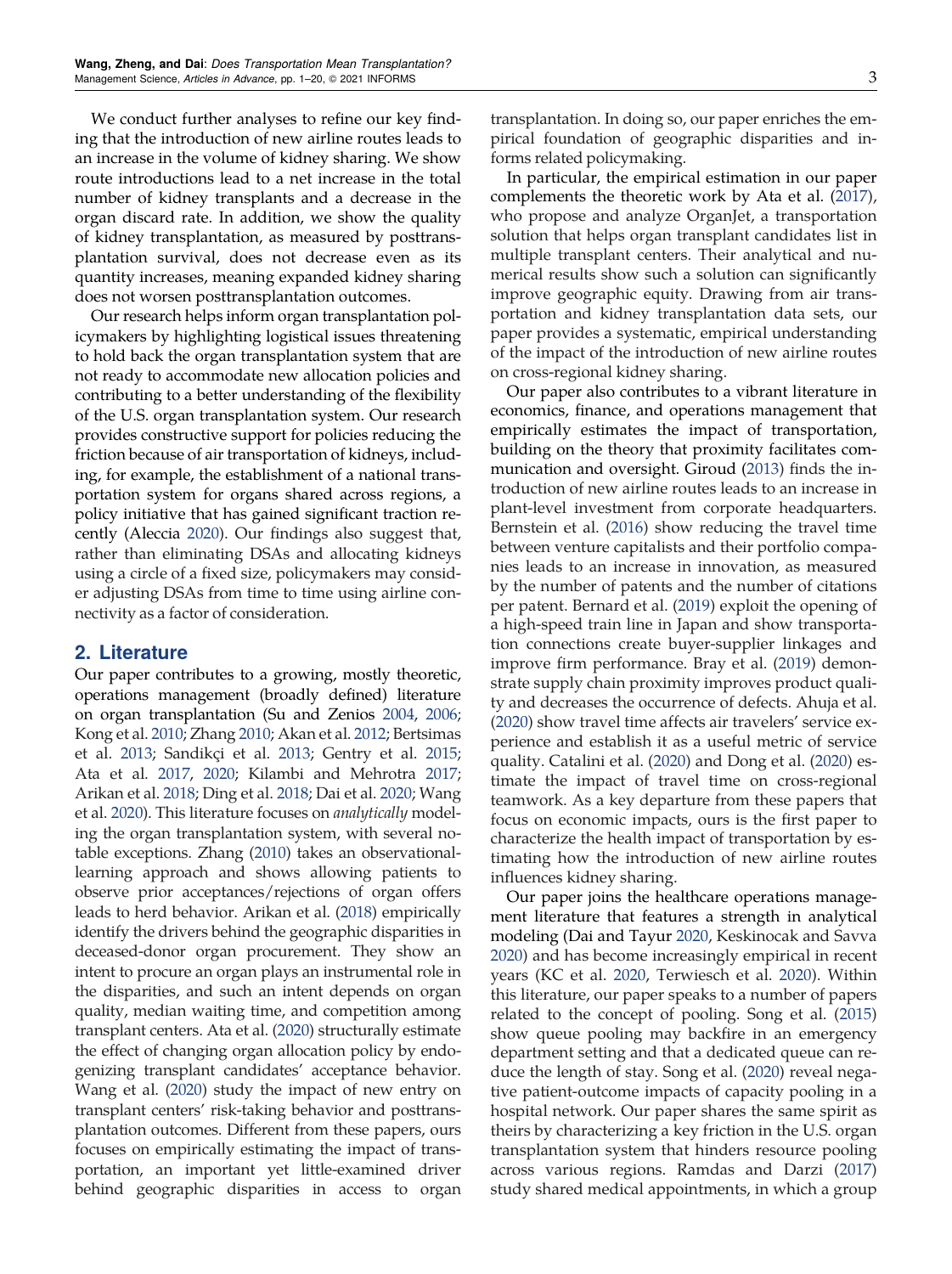<span id="page-3-0"></span>of patients visit a physician at the same time. They show such a pooling solution increases healthcare capacity and improves patient satisfaction. Our paper advances this stream of literature by empirically identifying a friction that threatens to weaken the realized benefit of kidney pooling. In doing so, our empirical analysis is also relevant to the work by Kim et al. [\(2020\)](#page-18-0), who use laboratory experiments to identify frictions in patient admission control due to healthcare providers' behavioral biases. In addition, our paper, by estimating how the efficiency of airline routes—a logistics issue—influences decision making related to organ sharing, relates to the work by Ibanez and Toffel [\(2019\)](#page-18-0), who show the scheduling of foodsafety inspection influences inspectors' stringency.

At a conceptual level, our paper is relevant to the operations management literature on flexibility. In a seminal paper, Jordan and Graves [\(1995](#page-18-0)) study a manufacturing environment in which the same facility can manufacture different types of products. They show most of the benefits of full flexibility, under which all facilities can manufacture all types of products, can be reaped through partial flexibility. Other operations management scholars (Van Mieghem and Dada [1999,](#page-19-0) Graves and Tomlin [2003,](#page-18-0) Van Mieghem [2007,](#page-19-0) Hopp et al. [2010](#page-18-0), Lu and Lu [2017\)](#page-18-0) have studied flexibility in a broad range of manufacturing and service settings. In the case of organ transplantation, flexibility can be thought of as a measure of the extent to which limited organ resources can be pooled across geographic regions. A more flexible organ transplantation system is more likely to materialize the intended benefit of policy initiatives aimed at expanding the pooling of limited organ resources. Our paper characterizes airline transportation as an important driver of the flexibility of the organ transplantation system, and thereby connecting health and logistics, a key theme in the health and humanitarian systems literature (Keskinocak [2010\)](#page-18-0).

#### 3. Background and Data

In this section, we first provide a brief overview of kidney transplantation and sharing in Section 3.1. Next, in Section [3.2](#page-4-0), we describe the data sets used in estimating the effect of the introduction of new airline routes on kidney sharing. Last, in Section [3.3](#page-4-0), we describe how we prepare the data for our analysis.

### 3.1. Kidney Transplantation and Cross-Regional Sharing

The U.S. organ transplantation system is organized as 11 geographic regions and operates as a collection of 58 DSAs, each of which is managed by an OPO that is responsible for evaluating, procuring, and placing deceased organs. Each OPO operates largely as an

"unchecked regional monopoly" in terms of organ procurement and allocation (Bridgespan Group [2019](#page-18-0), p. 8). Despite multiple changes in organ allocation policy in the past few decades, one fixture of the policy is that it prioritizes proximity from the donor, and the vast majority of deceased kidneys are allocated to local recipients. Of more than 10,000 deceased kidney transplants taking place in the United States each year, only around 1,400 are shipped across geographic regions, mostly by commercial flights as cargo (Aleccia [2020](#page-18-0)).

Organ transplantation is a time-sensitive operation. As the time between when an organ is procured and transplanted, commonly referred to as cold ischemia time (CIT), increases, the risk of graft failure increases. The maximum allowed CIT for kidney transplantation is 24–[3](#page-17-0)6 hours, and an ideal CIT is substantially shorter. $3$ For this reason, when a transplant center receives an offer of a procured kidney from a far-off location, CIT becomes a factor of paramount importance. In addition, transplant centers value the quality of kidneys, as measured by the kidney donor profile index (KDPI); a higher KDPI indicates a higher risk of graft failure and hence a low quality. As Locke and Sellers [\(2019](#page-18-0), p. 2971) point out

[A transplant] center located in an area with limited or no direct flights that receives an organ offer 12 hours after cross clamp for a high KDPI kidney may decline the offer knowing that the next available flight is not for 12 more hours and that on arrival to the center the kidney will already have more than 24 hours of CIT. In contrast, the same high KDPI kidney offered some 12 hours after cross clamp may be accepted by a center located in an area with ready access to direct flights resulting in the kidneys arrival with < 24 hours of CIT.

Because of the absence of a national system for initiating and tracking such shipments and the fact that the risk of transplant failure increases in the time after a kidney has been procured, transplant surgeons and OPO executives are cautious about accepting kidney offers that require air transportation, especially when direct-flight options are unavailable (Locke and Sellers [2019](#page-18-0), Aleccia [2020\)](#page-18-0). In October 2019, for example, a donated kidney shipped from Florida to a recipient in North Carolina missed a connection in Atlanta, leading to a near miss that gave surgeons "just 46 minutes to spare" (Aleccia [2020\)](#page-18-0). As another example, a transplant surgeon, Matthew Mulloy, commented in response to the aforementioned 2019 UNOS proposal that his transplant center, despite being "a stone's throw from one of the country's largest airports," had "lost the opportunity to transplant three kidneys that were supposed to be sent to us by commercial airlines" (OPTN [2019b](#page-19-0)):

One organ was delayed due to weather and the next available flight wasn't till the next day. Another organ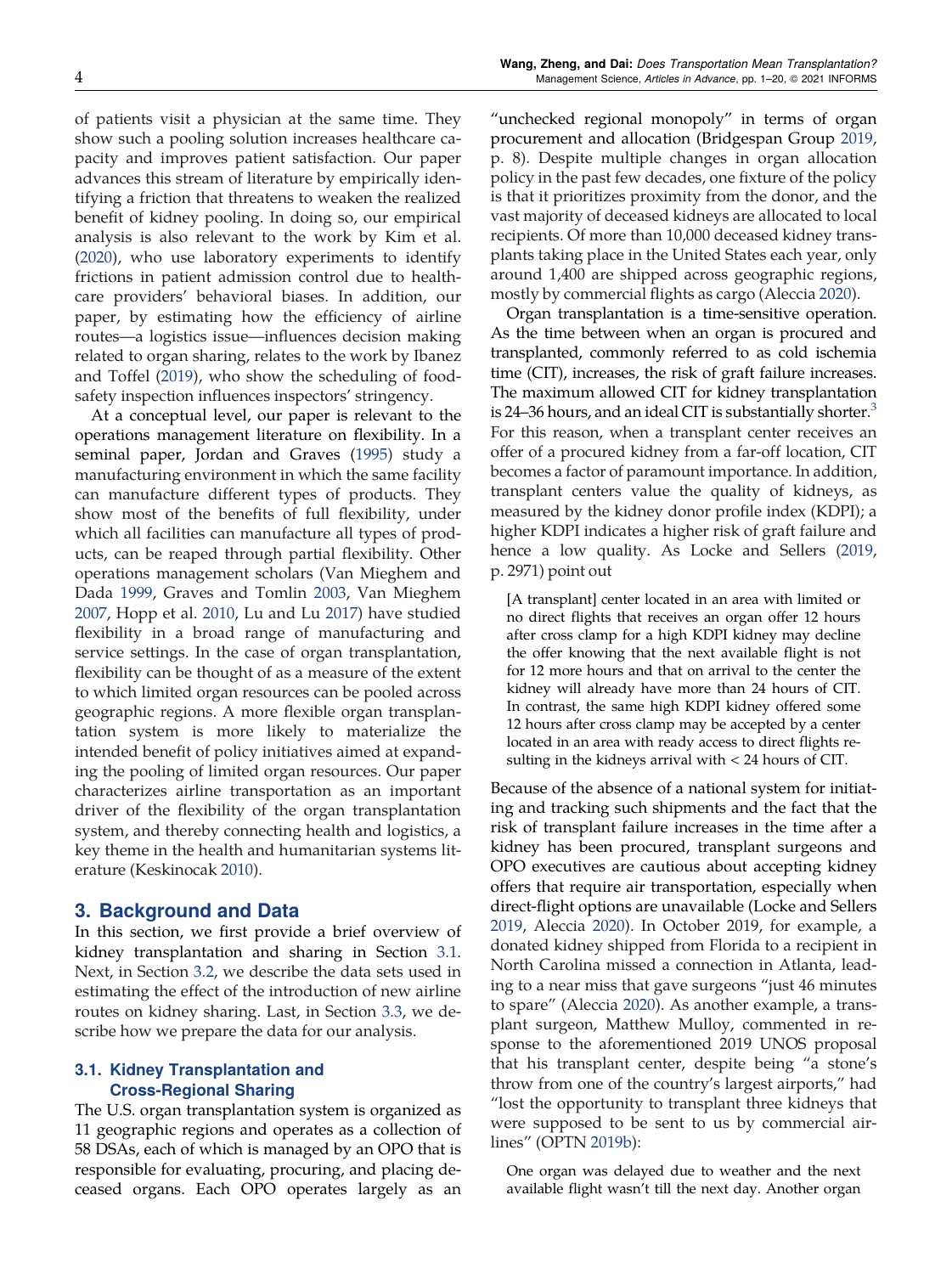<span id="page-4-0"></span>made it to the airport, but was never placed on the intended flight. The third organ was mistakenly taken to the wrong airport and missed the intended flight.

If each flight connection poses a risk to successful and timely transportation, each additional flight connection will amplify that risk. Sensing an increased number of connections means kidneys are placed "in the hands of entities who are in no way accountable for their welfare" (OPTN [2019b\)](#page-19-0), surgeons in transplant centers may hesitate to accept offers from far-off locations requiring multiple flight connections (Locke and Sellers [2019\)](#page-18-0).

#### 3.2. Data Description

To link airline transportation with kidney transplantation, we draw from the following data sources: (1) the U.S. Bureau of Transportation Statistics' T-100 Domestic Segment Database, which provides monthly air carrier traffic information, and (2) the data set from UNOS, which provides individual-level data for all U.S. kidney transplant candidates, donors, and recipients.

We use the period of 2002 to 2017 for the T-100 Domestic Segment Database. The T-100 data set contains monthly data for each airline and route, which include, for example, the origin and destination airports, flight duration, scheduled departures, performed departures, enplaned passengers, and aircraft type. It offers a complete picture of whether direct-flight options exist between any two airports and, if so, how many flights took place in each given month. A unique feature of the T-100 data set is that it includes all the flights that have taken place between any two airports in the United States, because all the airline companies operating flights in the United States are mandated by law to file Form 41 with the U.S. Department of Transportation and are subject to fines for misreporting.

The kidney transplant data set from UNOS consists of detailed patient-level records about all deceased donor transplants performed in all U.S. hospitals between 2003 and 2017. The data set includes detailed kidney donor features such as demographics, blood type, and cause of death. The data set also includes detailed transplant candidate features such as demographics, blood type, and dialysis status. (A small proportion of candidates in the data set were listed in multiple transplant centers.) These features allow us to control for the quality of donor organs and health conditions of transplant candidates when analyzing the number of shared kidneys. In addition, the data set includes the number of days a transplant candidate survived after receiving a kidney transplant. This posttransplant survival information helps us analyze whether kidney sharing affects medical outcomes. Finally, the data set includes information about the donors' and candidates' hospitals, enabling us to calculate the distance between a hospital and an airport.

#### 3.3. Data Preparation

We focus on airline routes with the service class of scheduled passenger/cargo services; all other service classes are either nonscheduled (e.g., nonscheduled civilian passengers/cargo services, nonscheduled civilian all cargo services) or for cargo only (e.g., scheduled all cargo service). For each pair of airports, we calculate the total number of flights in a year by summing the number of flights performed by different airlines. $\dot{\bar{\mathbf{z}}}$ Because the T-100 data set tracks all the flights operated by all airlines, we let the number of flights be zero if no airline offers a flight between two airports. We use a cut-off frequency (e.g., 180 flights per year) to determine whether two airports are connected by an airline route.

We define the introduction of a new airline route as a change in the number of flights from below to above the cutoff frequency. Likewise, we define the exit of an existing airline route as a change in the number of flights from above to below the cutoff frequency. By definition, an airport pair may have multiple introductions or exits of new airline routes during a given period of time. In this study, we focus on the airport pairs that experienced either (1) the introduction of one new airline route or (2) no introduction or exit of airline routes during the study period. In other words, we exclude the airport pairs with multiple introductions of new airline routes or any exits of existing airline routes. This focus allows us to estimate the effect of the introduction of one new airline route without being confounded with multiple introductions or exits.

We calculate the straight-line distance between two airports based on their longitudes and latitudes. Our calculated distance is close to the actual flight distance recorded in the data set for those airport pairs con-nected by direct flights.<sup>[5](#page-17-0)</sup> Because driving or using a helicopter might be more convenient than flying a commercial flight when the travel distance is sufficiently short, we focus on the airport pairs with a flying distance of at least 800 miles. As a robustness check, Section [5.3.10](#page-13-0) reconstructs the samples by considering alternative cutoff distances (e.g., 700 and 900 miles).

For each kidney donor in the kidney-transplantation data set, we calculate the straight-line distance from the donor's hospital to all airports in the air transportation data set based on their longitudes and latitudes. We designate the nearest airport as the donor's airport in our main analysis because the nearest airport is likely the origin airport where the donated organs will be transported from if a commercial flight is used. Similarly, we calculate the straight-line distance from a transplant candidate's hospital to all airports and designate the nearest airport as the candidate's airport in our main analysis. As a robustness check, in Section [5.3.7](#page-12-0), we consider scenarios in which the nearest airports are bypassed and alternative airports are chosen.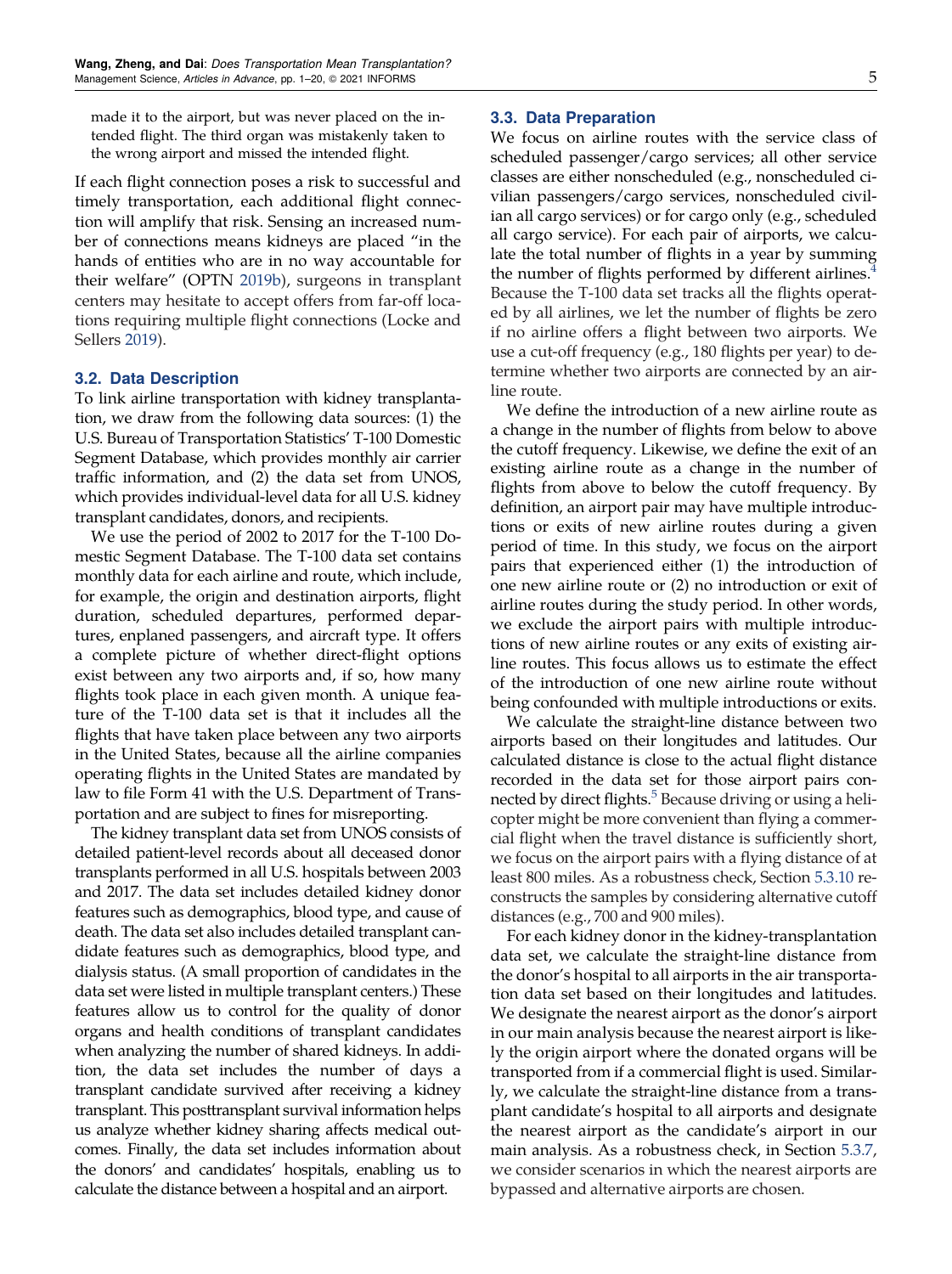Using the UNOS data set, we calculate the total number of kidney transplants involving a donor and a recipient connected by an airport pair in each year. Because our data set records all kidney transplants, we set the number of shared kidneys as zero if the data set shows no kidney shared between the populations served by an airport pair. For each airport pair, we calculate the features of an origin airport using the average features of all donors associated with the origin airport. Similarly, we calculate the features of a destination airport, using the average features of all candidates associated with the destination airport. We exclude those airport pairs that never shared a kidney during our study period or do not have complete information about donor or candidate features.

# 4. Econometric Model

To estimate the effect of the introduction of new airline routes on the sharing of cadeveric kidneys, we note that whether a new airline route is introduced may be determined endogenously. For example, two airports serving booming metropolitan areas are likely to have a new airline route. At the same time, these airports may be more likely to be used for kidney transportation, because growing economies may be associated with a larger pool of donors and candidates. Therefore, a direct comparison of airport pairs with new airline routes and those without new airline routes may be subject to confounding factors that affect both airline routes and kidney sharing. Another approach is to compare the number of kidneys shared via two airports before and after the introduction of a new airline route. Yet, this approach will lead to a biased estimate of the treatment effect in the presence of time trends of kidney sharing even in the absence of a new airline route.

Taking advantage of the staggered introduction of new airline routes, we isolate these confounding factors and obtain an unbiased estimate of the treatment effect using a difference-in-differences approach with multiple periods (i.e., with staggered treatment adoption), which is prevalent in the literature (see Angrist and Pischke [2008,](#page-18-0) p. 233–241 for details). The main idea behind the difference-in-differences approach is that if the treatment and control groups have experienced similar time trends (i.e., the parallel-trends assumption), we can compare the pre- and posttreatment outcomes of both the treatment and control groups to estimate the treatment effect. We refer to Ho et al. [\(2017\)](#page-18-0) and KC [\(2018](#page-18-0)) for comprehensive discussions of the difference-in-differences approach; recent applications of this approach in the operations management literature include Gallino and Moreno [\(2014\)](#page-18-0), Hwang et al. [\(2021](#page-18-0)), Li and Netessine [\(2020](#page-18-0)), Song et al. [\(2015\)](#page-19-0), and Wang [\(2020\)](#page-19-0). In our study, the treatment group consists of the airport pairs that initially did not have a direct flight but were connected by new airline routes introduced between 2002 and 2017; the control group consists of the airport pairs that remain not directly connected between 2002 and  $2017<sup>6</sup>$  $2017<sup>6</sup>$  $2017<sup>6</sup>$  We check the parallel-trends assumption by empirically testing whether the treatment and control groups are statistically significantly different from each other in the pretreatment period.

To describe the difference-in-differences approach, we denote by *SharedVolumeijt* the total number of kidneys that are harvested from the donors associated with airport *i* and used by the candidates associated with airport *j* in year *t*. We differentiate the origin and destination of an airport pair, because (1) this approach allows us to explicitly control for the features of the origin and destination airports, (2) the volume of shared kidneys and the frequency of flights from airport *i* to airport *j* may be different from those from airport *j* to airport *i*, and (3) the effect of the introduction of airline routes may be direction dependent for the same pair of airports.

As described in Section [3.3,](#page-4-0) we calculate *SharedVolumeijt* by first identifying the set of donors whose nearest airport is *i* and the set of candidates whose nearest airport is *j*, and then counting the total number of kidneys shared from donors residing near airport *i* to recipients residing near airport *j* in year *t*. We use the airports that are the nearest to the donors and candidates because they are the most likely to be used to transport kidneys. We acknowledge that the nearest airports are not always used in reality, especially when (1) travel distance is short such that driving is more preferable, or (2) a more distant airport offers a better connectivity (i.e., existence of a direct flight). We consider those scenarios in Section [5.3.7](#page-12-0).

Our independent variable of primary interest is the treatment dummy, *DirectFlightijt*, which is equal to one if airports *i* and *j* (1) did not have a direct flight before 2002 and (2) had direct-flight options starting in year *t* (between 2002 and 2017). Our sample tracks the flight frequency between two airports in a year. In our main analysis, we use 180 per year (i.e., once every two days) as a cutoff frequency to determine whether a pair of airports has a direct-flight option. Section [5.3.10](#page-13-0) presents a robustness check with alternative cut-off frequencies for the determination.

We are particularly interested in the relationship between the treatment dummy, *DirectFlightijt*, and the dependent variable, *SharedVolumeijt*, which measures the average effect of a new airline route on the volume of shared kidneys. A positive relationship would indicate introducing new airline routes increases the number of shared kidneys, and a negative coefficient would indicate otherwise. We establish the causal relationship using the difference-in-differences approach.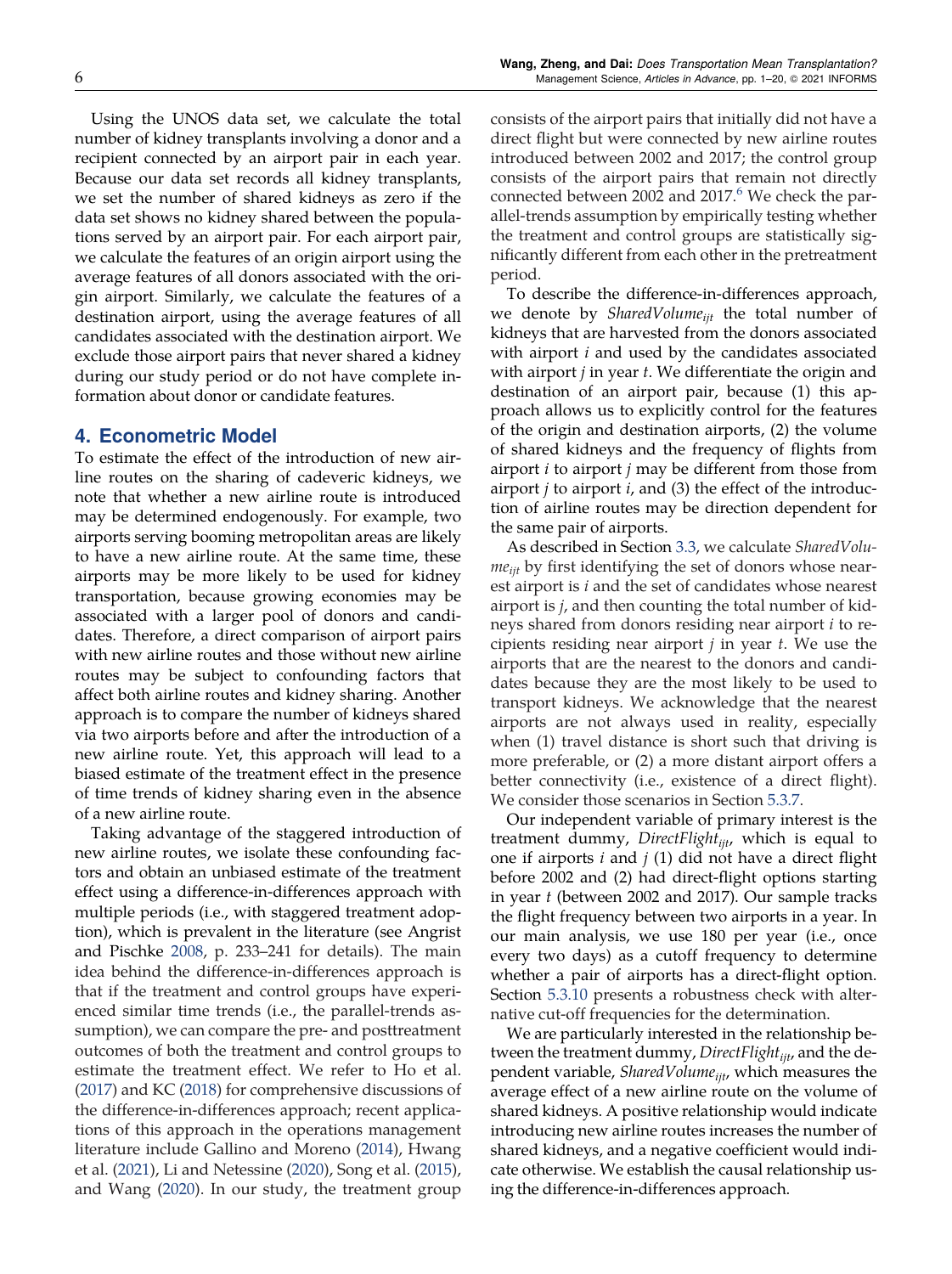<span id="page-6-0"></span>To control for the features (denoted by *Featuresijt*) of a pair of airports over time, we include a broad range of donor features (e.g., demographics, height/weight, creatinine level, blood type, hypertension, cause of death, and expanded criteria donor) to control for the quality of donor kidneys associated with the origin airport and candidate features (e.g., demographics, height/weight, blood type, diabetes, dialysis status and duration) to control for the health conditions of transplant candidates associated with the destination airport. We calculate *Featuresijt* by first identifying the set of donors whose nearest airport is *i* and the set of candidates whose nearest airport is *j*. We then calculate the average features of the donors and candidates associated with the origin and destination airports, respectively. The features of an airport pair may be time variant, because the sets of donors and candidates change over time.

Finally, we use *Airportsij* to denote a vector of airport-pair fixed effects that control for time-invariant features of origin and destination airports, *Year<sup>t</sup>* to denote a vector of year fixed effects that control for changes in the average number of kidneys shared over the years and ε*ijt* to denote an idiosyncratic error. The relationship between the dependent and independent variables is

 $ln(SharedVolume_{i} = \alpha_0 + \alpha_1 DirectFlight_{i}$  $+\alpha_2$ *Features*<sub>*ijt*</sub>  $+\alpha_3$ *Airports*<sub>*ij*</sub>  $+\alpha_4 \gamma_{\text{ear}_t} + \varepsilon_{\text{ij}t}$ .

To address one potential concern that some of the features may change because of the treatment, we consider four different models in which *Featuresijt* includes (1) no candidate or donor features, (2) only candidate features (denoted by *CandidateFeaturesijt*), (3) only donor features (denoted by *DonorFeaturesijt*), and (4) both candidate and donor features. For each categorical variable, we first identify all candidates (or donors) served by each airport and then calculate the percentage of candidates belonging to the corresponding category (e.g., blood type or race).

We use the logarithm of the shared kidney volume as the dependent variable because the distribution of the shared volume is right skewed. The coefficient  $\alpha_1$ can thus be interpreted as the percentage increase in the shared volume after the introduction of a direct flight. We do not explicitly include the geographic distance between two airports and whether two airports belong to the same geographic regions as specified by UNOS, because they are captured by the airport-pair fixed effects. We cluster robust standard errors by airport pair because the errors associated with the same pair over different years might correlate with each other.

# 5. Results and Robustness Checks

In this section, we first describe in Section 5.1 the events used in our main analysis and compare the features of treatment and control groups. Then, in Section [5.2,](#page-7-0) we present our results from the difference-in-differences model; we also modify the difference-in-differences model by including several pre- and posttreatment dummies to check the parallel-trends assumption and analyze how the effect of the introduction of new airline routes changes over time. Next, in Section [5.3](#page-9-0), we perform extensive robustness checks to explore the sensitivity of our results.

#### 5.1. Summary of Events and Airport-Pair Features

Our main analysis has a treatment group of 61 airport pairs and a control group of 513 airport pairs over a period of 16 years. Figure [1](#page-7-0) illustrates the airport pairs in the treatment group. Our treatment group covers a broad range of airports across the United States. Interestingly, a number of airport pairs in the treatment group share the same origin or destination airport. A detailed investigation of the events reveals the overlapping of origin or destination airports is because an airline usually launches multiple new routes from its hub airports. For example, Southwest Airlines launched multiple routes from Dallas Love Field (DAL) to multiple destinations after the repeal of the Wright Amendment in October 2014 (Tierney [2014](#page-19-0)).

Table A1 in the online appendix provides details (e.g., airport codes and locations and the year and month when a direct flight was introduced) about the treatment group. The year of 2015 witnessed the largest number of introductions of new airline routes (13 airport pairs), followed by 2014, 2012, and 2005, each of which has eight introductions. Because kidney sharing (and therefore an airport pair) is direction specific and we exclude the airport pairs that never shared a kidney during our study period, for the same pair of airports, our treatment group may include a route of one direction (e.g., from DAL to BWI) but not of the other direction (e.g., from BWI to DAL). These unbalanced pairs are unlikely to bias our results, because we apply the same exclusion criteria to both the treatment and control groups. Later, in Section [5.3.6](#page-12-0), we use balanced airport pairs that include both directions to reestimate the effect of the introduction of new airline routes.

We summarize in Table [1](#page-8-0) the number of shared kidneys and features of candidates and donors associated with the airport pairs in the treatment and control groups. During our study period, the average number of kidneys shared per year is 0.12 for the airport pairs that were never treated and 0.21 for the airport pairs that were. The average number of shared kidneys is relatively small because our data include airport pairs that did not share a kidney in certain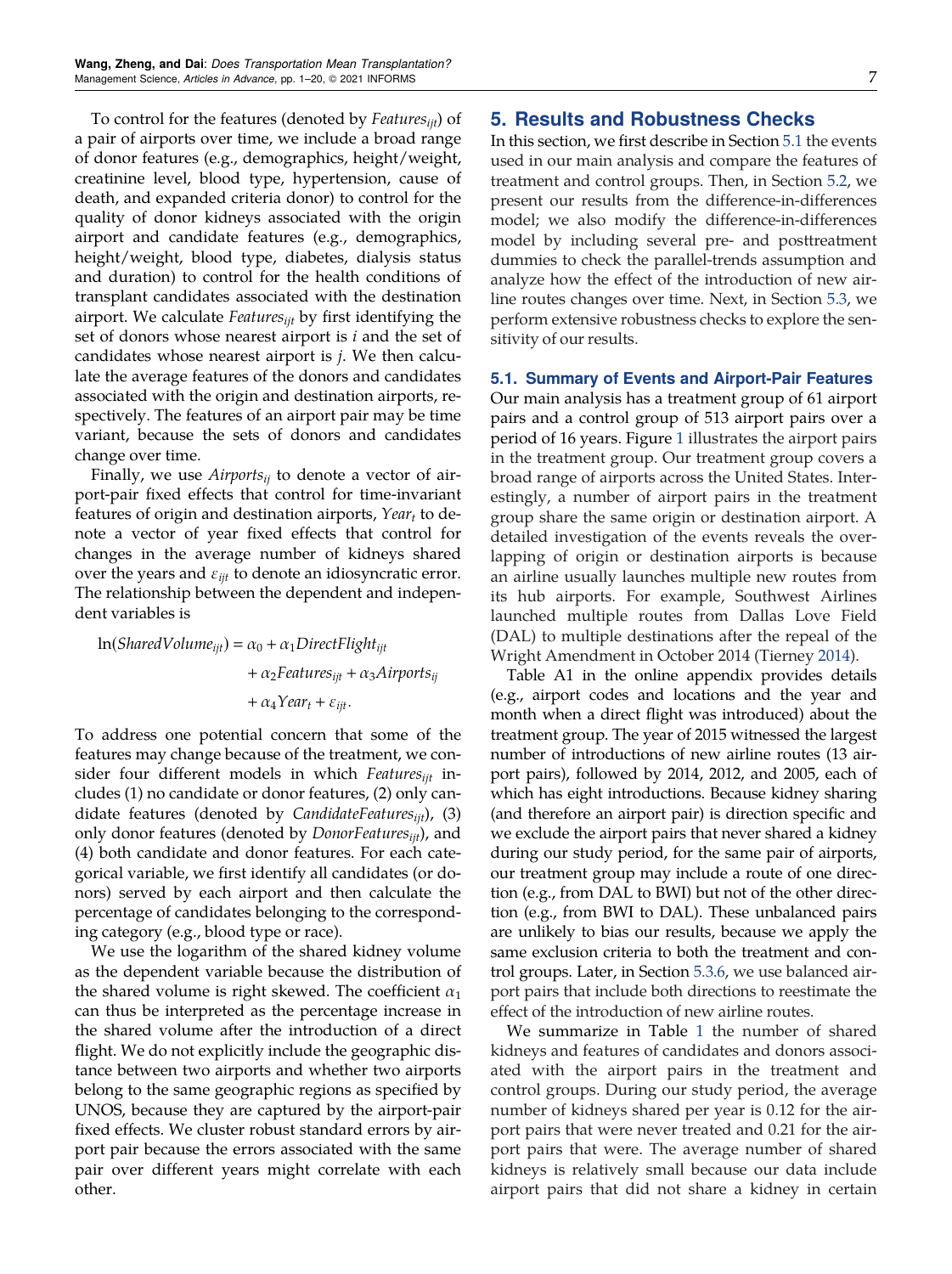

<span id="page-7-0"></span>Figure 1. (Color online) New Airline Routes in the Treatment Group

years. The larger magnitude of the number of kidneys shared in the treatment group does not necessarily mean the treatment groups are different prior to the introduction of new airline routes for two reasons. First, these aggregated results are calculated over 16 years, which includes the periods both before and after each introduction. Second, these results do not control for the features of the candidates and donors, which might correlate with the number of shared kidneys.

From Table [1](#page-8-0), we observe that the treatment and control groups are similar along many dimensions of candidate and donor features. For example, in both groups, the percentage of male candidates is 40% and the average age of donors is 39. However, some noticeable differences exist between these two groups along some other dimensions. For example, the control group has a higher percentage of white candidates/ donors and a lower percentage of Hispanic candidates/donors. These summary statistics seem to indicate the treatment and control groups are not the same. A selection issue may arise if the differences between the treatment and control groups affect both the number of shared kidneys and the introduction of new airline routes. Fortunately, the difference-in-differences approach does not require the treatment and control groups to share the same characteristics along all dimensions of candidate and donor features. It only requires that, in the absence of treatment (i.e., introductions of new airline routes), the treatment and control groups experience parallel trends in the outcome variable (i.e., number of shared kidneys). This assumption cannot be directly verified, because we do not observe the trend of the treatment group if it did not receive the treatment. Next, we examine the trends prior to the event of interest similar to other studies using a difference-in-differences design (Roberts and Whited [2013](#page-19-0)).

# 5.2. Results from the Difference-in-Differences Models

We present the results from our difference-in-differences model in Table [2](#page-9-0), where columns (1)–(4) correspond to the four econometric models described in the last subsection. Note the number of observations for each model is  $(61$  *treatment pairs* + 513 *control pairs*)  $\times$  16 *years* = 9, 184. The last column summarizes the results from the full model that includes both candidate and donor features. We observe that the coefficient of *DirectFlight* is positive and significant at the 5% significance level. This result indicates the introduction of a new airline route increases the number of shared kidneys. Because we use the logarithm of shared volume as the dependent variable, a coefficient of 0.075 means an estimated 7.5% increase after the introduction of a direct flight. Columns (1)–(3) summarize the results from the models that exclude candidate features, donor features, or both. By comparing these columns with column (4), we see the coefficients of *DirectFlight* share the same significance level and nearly identical magnitudes. These results demonstrate our estimation of the treatment effect is consistent across different model specifications. They also rule out the possibility that introduction of a direct flight changes candidate or donor features.

The results from our main difference-in-differences model rely on the assumption that the treatment and control groups share parallel trends before the treatment. In addition, they do not indicate how the effect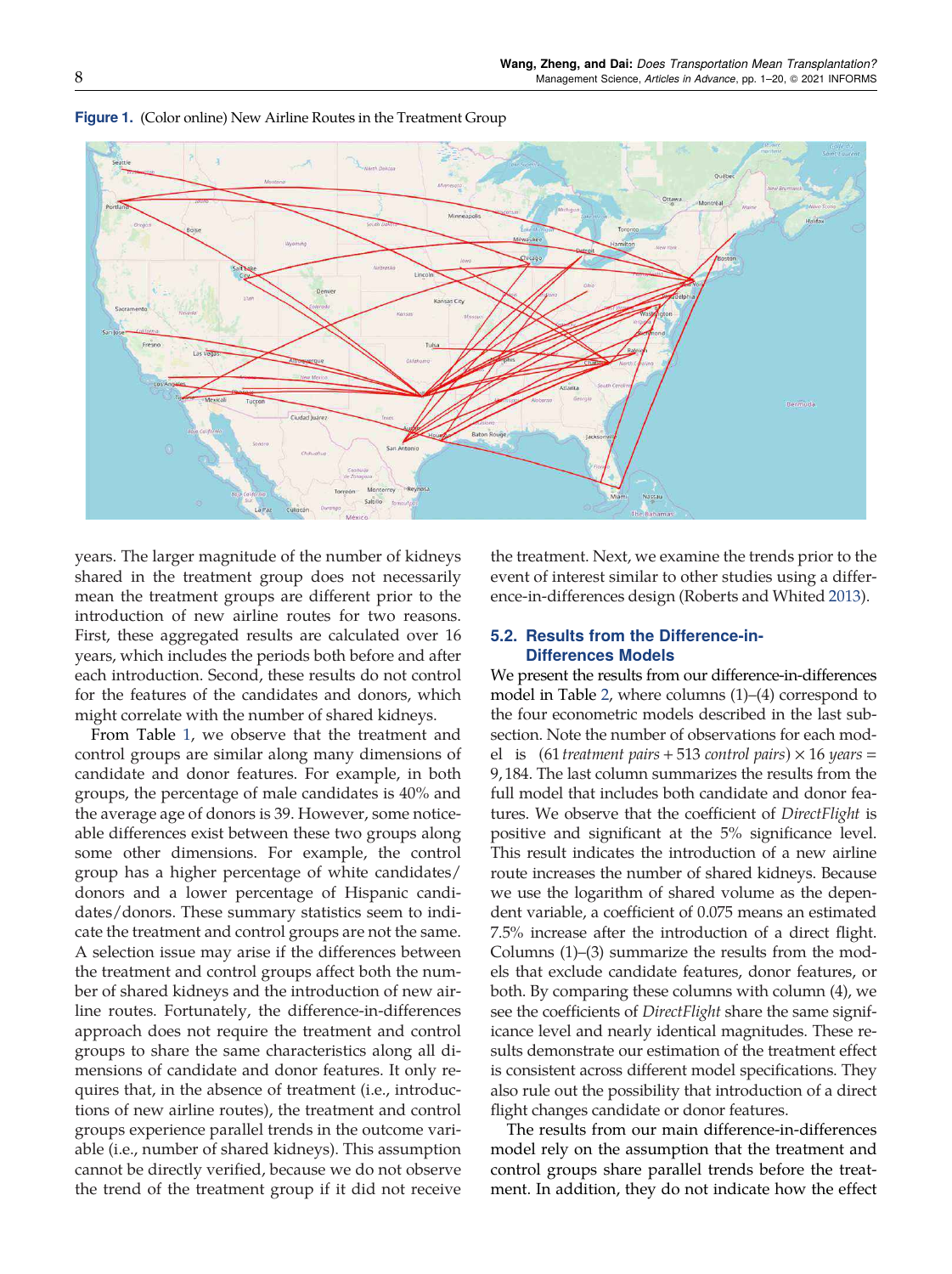|                          |                                                            | Never treated | Ever treated          |      |                       |
|--------------------------|------------------------------------------------------------|---------------|-----------------------|------|-----------------------|
| Variable                 | Definition                                                 | Mean          | Standard<br>deviation | Mean | Standard<br>deviation |
| Dependent variable       |                                                            |               |                       |      |                       |
| <b>SharedVolume</b>      | Number of kidneys shared in a year                         | 0.12          | 0.39                  | 0.21 | 0.60                  |
| Candidate features       |                                                            |               |                       |      |                       |
| CandiAge                 | Candidate's age in years at listing                        | 49            | 4                     | 47   | 5                     |
| CandiHeight              | Candidate's height in centimeters at listing               | 169           | 3                     | 168  | 5                     |
| CandiWeight              | Candidate's weight in kilograms at listing                 | 81            | 5                     | 79   | 6                     |
| CandiMale                | Candidate's gender is male                                 | 0.40          | 0.05                  | 0.40 | 0.04                  |
| CandiRaceWhite           | Candidate's race is white                                  | 0.56          | 0.22                  | 0.47 | 0.20                  |
| CandiRaceBlack           | Candidate's race is black                                  | 0.24          | 0.19                  | 0.24 | 0.16                  |
| CandiRaceHispanic        | Candidate's race is Hispanic                               | 0.14          | 0.19                  | 0.22 | 0.19                  |
| CandiBloodTypeA          | Candidate's blood type is A                                | 0.34          | 0.05                  | 0.33 | 0.04                  |
| CandiBloodTypeB          | Candidate's blood type is B                                | 0.14          | 0.04                  | 0.14 | 0.03                  |
| CandiBloodTypeO          | Candidate's blood type is O                                | 0.48          | 0.06                  | 0.50 | 0.05                  |
| CandiDiabetesYes         | Candidate has diabetes                                     | 0.45          | 0.09                  | 0.42 | 0.10                  |
| CandiDiabetesUnknown     | Candidate's diabetes status is unknown                     | 0.00          | 0.02                  | 0.01 | 0.01                  |
| CandiDialysisYes         | Candidate is on dialysis                                   | 0.72          | 0.12                  | 0.75 | 0.08                  |
| CandiDialysisYear        | Candidate's dialysis duration in years                     | 1.40          | 0.45                  | 1.49 | 0.34                  |
| Donor features           |                                                            |               |                       |      |                       |
| DonorAge                 | Donor's age in years at listing                            | 39            | 6                     | 39   | 6                     |
| DonorHeight              | Donor's height in centimeters at listing                   | 167           | 6                     | 166  | 6                     |
| <b>DonorWeight</b>       | Donor's weight in kilograms at listing                     | 77            | 7                     | 76   | 7                     |
| DonorCreatine            | Donor's serum creatine in milligrams per deciliter         | 1.33          | 0.40                  | 1.47 | 0.44                  |
| DonorGenderMale          | Donor's gender is male                                     | 0.41          | 0.13                  | 0.39 | 0.12                  |
| DonorRaceWhite           | Donor's race is white                                      | 0.69          | 0.21                  | 0.57 | 0.22                  |
| DonorRaceBlack           | Donor's race is black                                      | 0.12          | 0.13                  | 0.19 | 0.14                  |
| DonorRaceHispanic        | Donor's race is Hispanic                                   | 0.15          | 0.17                  | 0.20 | 0.16                  |
| DonorBloodTypeA          | Donor's blood type is A                                    | 0.37          | 0.13                  | 0.35 | 0.12                  |
| DonorBloodTypeB          | Donor's blood type is B                                    | 0.12          | 0.09                  | 0.11 | 0.06                  |
| DonorBloodTypeO          | Donor's blood type is O                                    | 0.48          | 0.14                  | 0.50 | 0.12                  |
| DonorDiabetesYes         | Donor has diabetes                                         | 0.09          | 0.09                  | 0.11 | 0.09                  |
| DonorDiabetesUnknown     | Donor's diabetes status is unknown                         | 0.00          | 0.01                  | 0.01 | 0.02                  |
| DonorHypertensionYes     | Donor has hypertension                                     | 0.30          | 0.14                  | 0.33 | 0.14                  |
| DonorHypertensionUnknown | Donor's hypertension status is unknown                     | 0.01          | 0.02                  | 0.01 | 0.01                  |
| DonorHepatitisCYes       | Donor has hepatitis C                                      | 0.04          | 0.06                  | 0.04 | 0.04                  |
| DonorHepatitisCUnknown   | Donor's hepatitis C status is unknown                      | 0.00          | 0.01                  | 0.00 | 0.01                  |
| DonorCodAnoxia           | Donor's cause of death is anoxia                           | 0.24          | 0.16                  | 0.26 | 0.18                  |
| <b>DonorCodCVS</b>       | Donor's cause of death is cardiovascular disease or stroke | 0.35          | 0.16                  | 0.36 | 0.14                  |
| DonorCodTrauma           | Donor's cause of death is trauma                           | 0.38          | 0.16                  | 0.35 | 0.15                  |
| <b>DonorECDYes</b>       | Expanded criteria donor                                    | 0.21          | 0.13                  | 0.23 | 0.13                  |
| Number of observations   |                                                            | 8,208         |                       | 976  |                       |

#### <span id="page-8-0"></span>Table 1. Definition and Summary of the Dependent Variable and Features of Candidates and Donors

*Notes.* We include each feature for all donors from the origin airport area and for all patients in the destination airport area in each year as control variables. The expanded criteria donor (ECD) is defined as a donor who is above 60, or a donor who is above 50 with two of the following: a history of high blood pressure, a creatinine level greater than or equal to 1.5 mg/dL, or whose death is caused by stroke (see [https://health.ucdavis.](https://health.ucdavis.edu/transplant/nonlivingdonors/expanded-criteria-donors.html) [edu/transplant/nonlivingdonors/expanded-criteria-donors.html](https://health.ucdavis.edu/transplant/nonlivingdonors/expanded-criteria-donors.html) for details).

of the introduction of new airline routes changes over time. To formally check the parallel-trends assumption and analyze the treatment effect heterogeneity over time, we follow Angrist and Pischke [\(2008\)](#page-18-0) by using a modified difference-in-differences model:

ln(*SharedVolumeijt*)

$$
= \alpha_0 + \sum_{\tau=0}^{3} \beta_{-\tau} Direct Flight_{ij,t-\tau} + \sum_{\tau=1}^{3} \beta_{+\tau} Direct Flight_{ij,t+\tau}
$$

 $+\alpha_2$ *Features*<sub>*ijt*</sub> +  $\alpha_3$ *Airports*<sub>*ij*</sub> +  $\alpha_4$ Year<sub>*t*</sub> +  $\varepsilon$ <sub>*ijt*</sub>,

where the sums on the right-hand side allow for three lags ( $\beta_{-1}, \beta_{-2}$ , and  $\beta_{-3}$ ) or posttreatment effects and three leads  $(\beta_{+1}, \beta_{+2}, \text{ and } \beta_{+3})$  or pretreatment effects. A statistically significant pretreatment effects would indicate the treatment and control groups have different trends before the introduction of a new airline route. Comparing the posttreatment effects enables us to understand how the effect of the introduction of new airline routes might change over time.

The results from the modified difference-in-differences model with pre- and posttreatment dummies are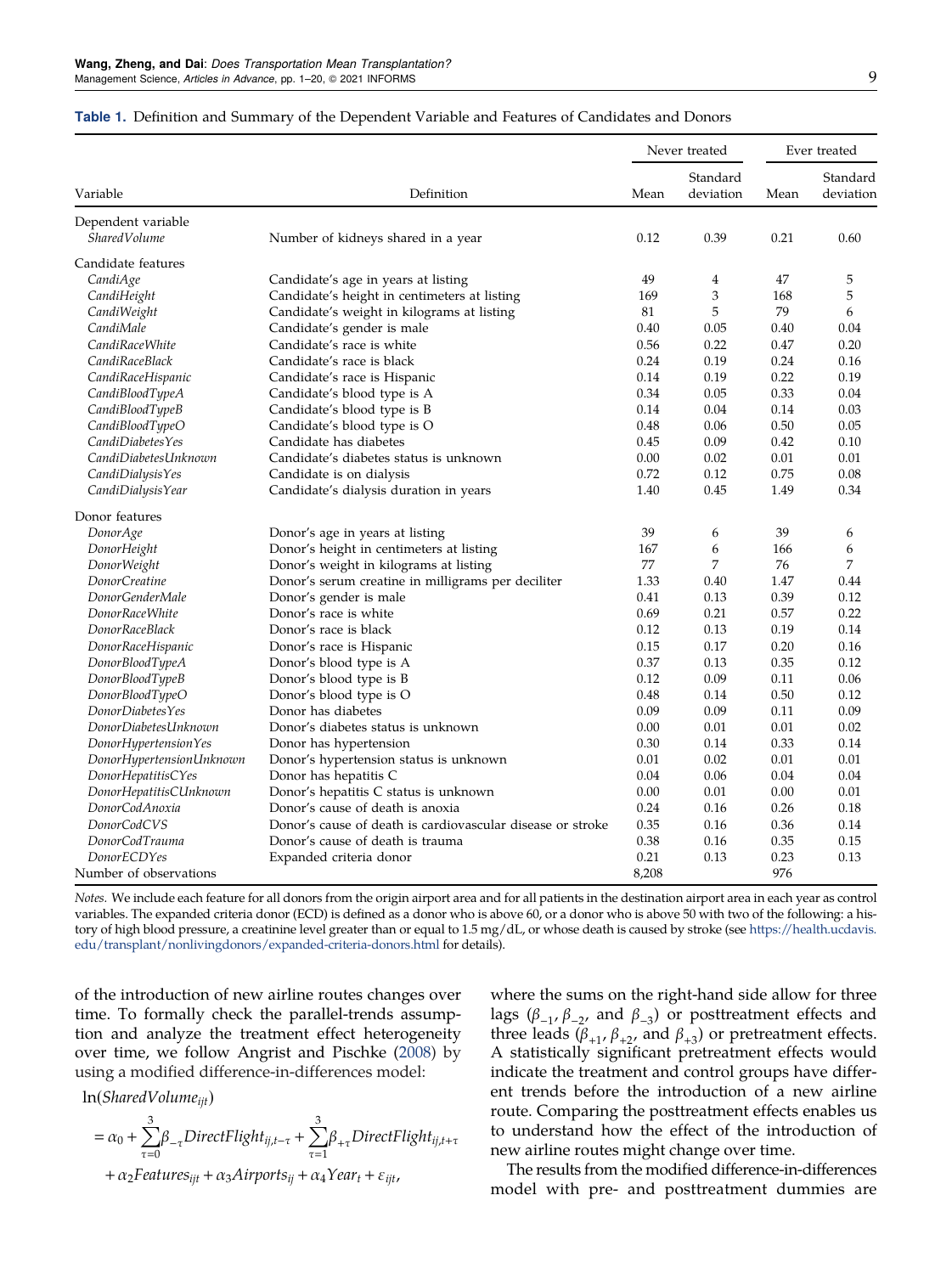|                                                                    | $_{(1)}$                   |                   | (2)                        |                   | (3)                        |                   | (4)                              |                   |
|--------------------------------------------------------------------|----------------------------|-------------------|----------------------------|-------------------|----------------------------|-------------------|----------------------------------|-------------------|
|                                                                    | Coefficient                | Standard<br>error | Coefficient                | Standard<br>error | Coefficient                | Standard<br>error | Coefficient                      | Standard<br>error |
| Direct flight                                                      | $0.073**$                  | 0.030             | $0.074**$                  | 0.003             | $0.073**$                  | 0.030             | $0.075**$                        | 0.030             |
| Candidate features<br>Donor features<br>Airport-pair fixed effects | Included                   |                   | Included<br>Included       |                   | Included<br>Included       |                   | Included<br>Included<br>Included |                   |
| Year fixed effects<br>Number of observations<br>Adjusted $R^2$     | Included<br>9.184<br>0.062 |                   | Included<br>9,184<br>0.063 |                   | Included<br>9.184<br>0.061 |                   | Included<br>9.184<br>0.063       |                   |

<span id="page-9-0"></span>Table 2. Results from the Difference-in-Differences Model

*Note.* Robust standard errors clustered by airport pair.

\*\*\**p* < 0.01; \*\**p* < 0.05; \**p* < 0.1.

presented in Table 3 and illustrated in Figure [2.](#page-10-0) In Table 3, the "3 and more years after" dummy (corresponding to "3+" in the *x*-axis of Figure [2](#page-10-0)) captures the accumulative effect (i.e., the average effect three or more years after the treatment), whereas "1 year after" and "2 year after" dummies (corresponding to "1" and "2" in the *x*-axis of Figure [2](#page-10-0)) are not accumulative. For example, if the treatment is in year 2010, "3 and more years after" indicates the average effect over 2013–2017, "1 year after" indicates the average effect in 2011, and "2 years after" indicates the average effect in 2012. Several observations can be made. First, the coefficients of all three pretreatment dummies are of small magnitude and are not statistically different from zero in all four models. These results suggest the treatment and control groups are not statistically different from each other after controlling for the airport-pair and year fixed effects. Second, the coefficients of *DirectFlightYrTreat* are of a large magnitude and are statistically significant at the 10% significance level. These results suggest the introduction of new airline routes has an immediate effect, possibly because airlines run marketing campaigns and promotions, and, as a results, a substantial portion of the populations are aware of such new airline routes on their launching. However, the effect diminishes for a while (as indicated by the coefficients of *DirectFlight*1*YrAft* and *DirectFlight*2*YrsAft*) before it becomes significant again (as indicated by the coefficients of *DirectFlight*3*YrsAft*). These results indicate the long-term effect is significant, although transplant centers may need time to become aware of and take up the new route for kidney transportation. Finally, the statistical significance of the coefficients of *DirectFlight*3*YrsAft* addresses potential concerns that the insignificance of pretreatment dummies is caused by a lack of statistical power.

#### 5.3. Robustness Checks

We now perform extensive robustness checks to analyze the sensitivity of our results. In the first two

Table 3. Results from the Difference-in-Differences Model (with Pre- and Posttreatment Dummies)

|                            | (1)         |                   | (2)         |                   | (3)         |                   | (4)         |                   |
|----------------------------|-------------|-------------------|-------------|-------------------|-------------|-------------------|-------------|-------------------|
|                            | Coefficient | Standard<br>error | Coefficient | Standard<br>error | Coefficient | Standard<br>error | Coefficient | Standard<br>error |
| Direct flight              |             |                   |             |                   |             |                   |             |                   |
| 3 years before             | 0.013       | 0.044             | 0.011       | 0.044             | 0.013       | 0.044             | 0.010       | 0.044             |
| 2 years before             | $-0.021$    | 0.041             | $-0.022$    | 0.041             | $-0.022$    | 0.041             | $-0.023$    | 0.041             |
| 1 year before              | 0.018       | 0.040             | 0.015       | 0.040             | 0.017       | 0.041             | 0.014       | 0.040             |
| Year of treatment          | $0.089*$    | 0.053             | $0.090*$    | 0.053             | $0.087*$    | 0.053             | $0.088*$    | 0.053             |
| 1 year after               | 0.050       | 0.041             | 0.050       | 0.041             | 0.050       | 0.041             | 0.050       | 0.041             |
| 2 years after              | 0.050       | 0.046             | 0.050       | 0.046             | 0.049       | 0.046             | 0.050       | 0.046             |
| 3 and more years after     | $0.095***$  | 0.035             | $0.098***$  | 0.034             | $0.093***$  | 0.035             | $0.096***$  | 0.034             |
| Candidate features         |             |                   | Included    |                   |             |                   | Included    |                   |
| Donor features             |             |                   |             |                   |             | Included          | Included    |                   |
| Airport-pair fixed effects | Included    |                   | Included    |                   | Included    |                   | Included    |                   |
| Year fixed effects         | Included    |                   | Included    |                   | Included    |                   | Included    |                   |
| Number of observations     | 9,184       |                   | 9,184       |                   | 9,184       |                   | 9,184       |                   |
| Adjusted $R^2$             | 0.061       |                   | 0.063       |                   | 0.061       |                   | 0.062       |                   |

*Note.* Robust standard errors clustered by airport pair.

\*\*\**p* < 0.01; \*\**p* < 0.05; \**p* < 0.1.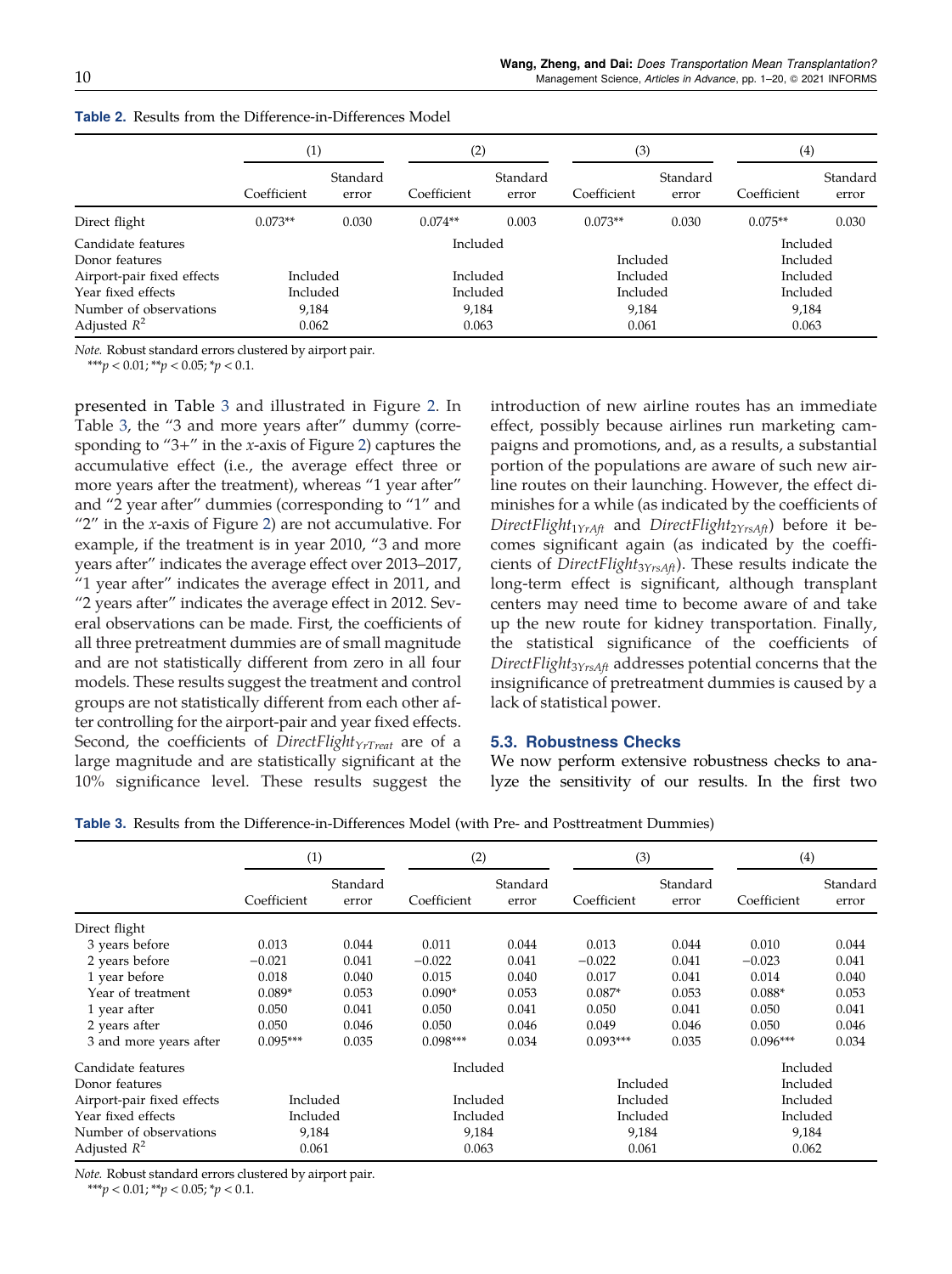<span id="page-10-0"></span>



Year Relative to Direct Flight Introduction

robustness checks, Sections 5.3.1 and [5.3.2](#page-11-0) address potential issues of selection based on observable and unobservable time-variant features, respectively. Next, Section [5.3.3](#page-11-0) estimates the effect of new airline routes at the individual case level. Section [5.3.4](#page-11-0) incorporates different aspects affecting air travel, including airport/ air-space congestion, extreme weather, and time of day and day of the week. The next two robustness checks, presented in Sections [5.3.5](#page-12-0) and [5.3.6](#page-12-0), use balanced panel and balanced airport data, respectively, to address potential concerns that the data used in the main analysis might not be balanced. Then, Sections [5.3.7](#page-12-0) and [5.3.8](#page-13-0) discuss whether our results might be driven by the nearest airport, one particular airport pair, or a group of airports that share the same origin or destination. Finally, Sections [5.3.9](#page-13-0) and [5.3.10](#page-13-0) use an alternative dependent variable, cutoff distance, and frequency. The detailed results from all these robustness checks are relegated to Section OA.2 of the online appendix.

5.3.1. Propensity Score Matching. As Section [5.1](#page-6-0) states, the treatment and control groups are not the same, giving rise to a potential concern that the differences in candidate or donor features affect our results. We address this concern using a matching method to select from the control group a subset of airport pairs that resemble the airport pairs in the treatment groups in terms of candidate and donor features, as well as the shared volume. In particular, we follow existing studies to use the propensity score matching method to reconstruct the treatment and control groups.

To describe this matching method, we denote by *Featuresij*, which is the pretreatment features of airports *i* and *j*, and *DirectFlightij*, which is a dummy that indicates whether airports *i* and *j* had a direct route introduced during our study period. The propensity score is calculated as  $e(x) = Prob(DirectFlight_{ij} = 1 | Features_{ij} = X)$ , where *X* denotes the underlying features. The intuition behind this matching method is that the treatment and control groups will have similar underlying features if they have similar propensity scores. A major advantage of propensity score matching is that it allows us to match the treatment and control groups based on a single propensity score instead of a large number of features.

To apply the propensity score matching method, we first calculate the average outcome and features between 2000 and 2001 (i.e., pretreatment period) for each airport pair. We then use a probit model to estimate the propensity scores. Finally, we use a caliper of 0.15 to select matched airport pairs in the treatment and control groups. This approach leads to 51 airport pairs in the treatment group and 51 airport pairs in the control group. $\frac{7}{7}$  $\frac{7}{7}$  $\frac{7}{7}$  Table B1 in the online appendix summarizes the average outcome and features of the control (i.e., column Never Treated) and treatment (i.e., column Ever Treated) groups.

We use a *t* test to check whether the two groups have similar outcomes and features before the treatment. The last column of Table B1 in the online appendix shows all *p* values are larger than 0.05, meaning the differences between the treatment and control groups are not significant at the 5% significance level. In particular, we observe the difference between these groups in the fraction of White and Hispanic candidates/donors is significant in the unmatched sample but insignificant in the matched sample.

Table B12 in the online appendix summarizes the results based on the matched samples. The total number of observations is (51 *treatment pairs* + 51 *control pairs*) × 16 *years* ! 1, 632. From Table B12 in the online appendix, we observe the coefficients of *DirectFlight* are positive and significant across all four models. These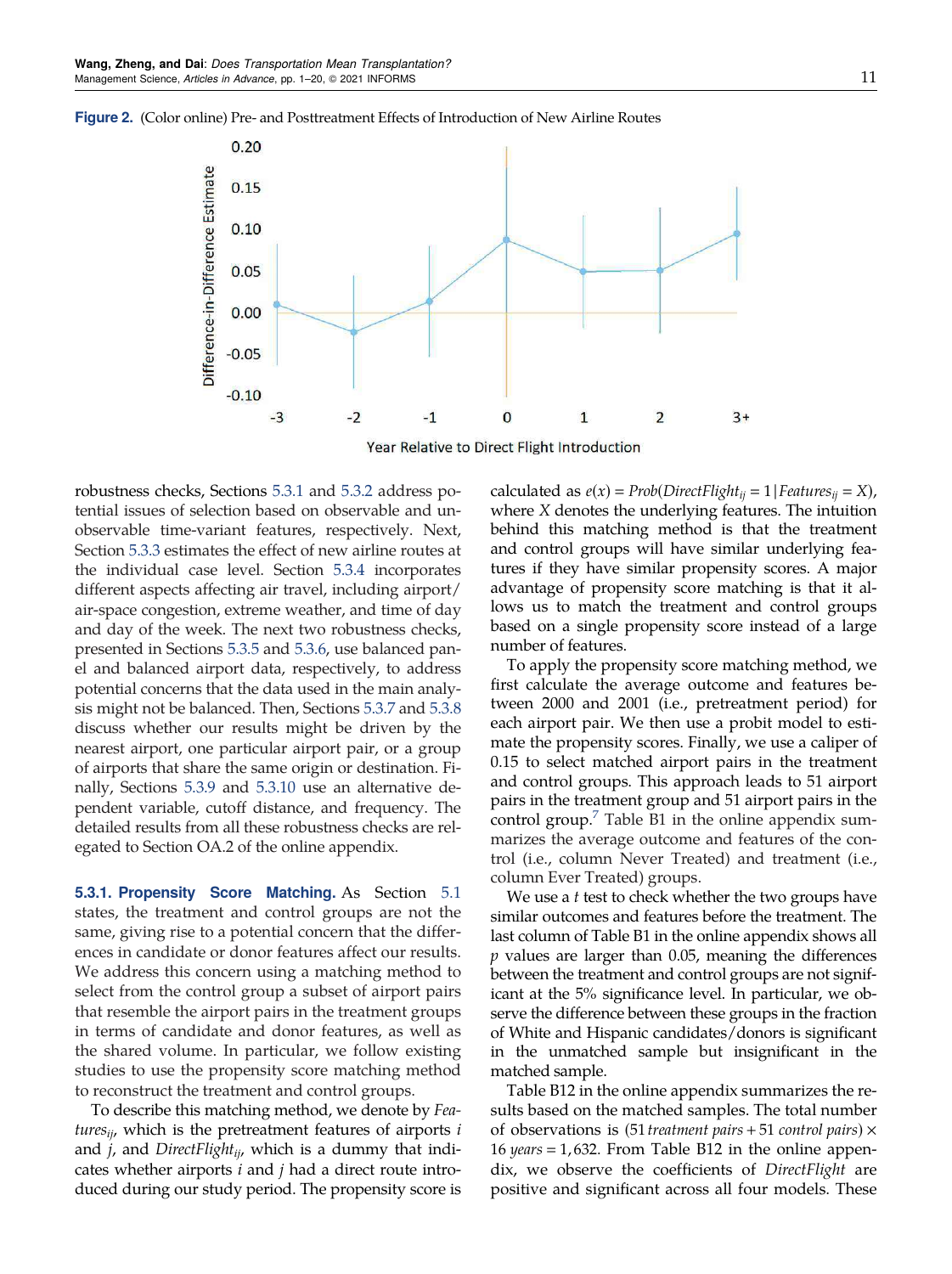<span id="page-11-0"></span>coefficients are not statistically significantly different from the results we obtain from the main analysis, mainly because the treatment and control groups are similar along many dimensions of the features.

**5.3.2. Potential Selection Issues.** A challenge of using observational data for causal inference is that the treatment is not randomly assigned. A selection issue arises if some underlying features affect both the treatment assignment and potential outcomes. The propensity score matching approach addresses potential issues of selection based on observable features, because it makes the treatment and control groups look similar in terms of the observable features. The airport-pair fixed effects in the difference-in-differences model capture all time-invariant unobservable features. Nevertheless, remaining selection issues might arise in the presence of some time-variant features that affect both the treatment assignment and potential outcomes.

To address such potential selection issues, we follow the strategy in the extant literature (Brot-Goldberg et al. [2017,](#page-18-0) Bapna et al. [2018,](#page-18-0) Sun et al. [2020\)](#page-19-0) by using the airport pairs with existing direct flights as a new control group. The intuition is that because each pair of airports in both the treatment and control groups were eventually connected by a direct airline route, this approach could potentially capture some of the time-variant features that affect the decisions to introduce a new route. Our newly defined control group consists of 149 airport pairs. The total number of observations in this robustness check is (61 *treatment*  $pairs + 149$  *control pairs*)  $\times$  16 *years* = 3,360. Table B3 in the online appendix shows the results from this robustness check. Additionally, we estimate the effect of introducing new airline routes using both controls, including 513 airport pairs without direct airline routes and 149 airport pairs with existing direct flights, and present our results in Table B4 in the online appendix.

In Tables B3 and B4 in the online appendix, we observe that the coefficients of *DirectFlight* are positive and significantly different from zero in all four models. These results are not significantly different from those in our main analysis, suggesting selection issues related to time-variant unobservable features are not a major concern in this study.

5.3.3. Individual-Level Analysis. To understand whether introducing new airline routes increases the likelihood of of accepting an offer from the donor hospital, we perform individual-level analyses by changing the unit of analysis from airport pairs to organ offers. Our new dependent variable is a dummy (denoted by *Acceptijt*) indicating whether candidate *i* accepts an offer from donor *j* in year *t*. Our independent variables are (1) individual characteristics of both the candidate (denoted by *Candidateit*) and donor (denoted by *Donor<sup>j</sup>* ) at

the time of the offer, (2) the number of offers declined (denoted by *Declineij*) by candidate *i* prior to receiving an offer from donor *j*, (3) a treatment dummy (denoted by *DirectFlightijt*) indicating the introduction of a new airline route that links candidate *i* and donor *j*, and (4) fixed effect of airport pairs (denoted by *Airportij*) and years (denoted by *Year<sup>t</sup>* ).[8](#page-17-0)

To empirically estimate the effect of the introduction of new airline routes on kidney acceptance/rejection, we use a link function (denoted by  $F(\cdot)$ ) to describe the relationship between the dependent and independent variables:  $F(Accept<sub>ijt</sub>) = \alpha_0 + \alpha_1 DirectFlight<sub>ijt</sub> +$  $\alpha_2$ Candidate<sub>it</sub> +  $\alpha_3$ Donor<sub>*j*</sub> +  $\alpha_4$ Decline<sub>ij</sub> +  $\alpha_5$ Airports<sub>ij</sub> +  $\alpha_6$ *Year*<sub>t</sub> +  $\varepsilon_{ii\text{t}}$ . Two commonly used link functions are the probit and logit models. In this study, we use the probit model and let  $F(\cdot) = \Phi^{-1}(\cdot)$ .<sup>[9](#page-17-0)</sup> Table B5 in the online appendix summarizes the results from the probit model estimated based on the organ-offer data set, which records the decision of a candidate upon receiving an offer.[10](#page-17-0) We observe that the coefficients of *DirectFlight* are positive and significantly different from zero across all four models. These results suggest introducing new airline routes increases the likelihood of accepting an offer. The magnitudes of the results from this robustness check are different from those in the main analysis because we use different econometric models (i.e., probit versus linear models) and units of analyses (i.e., airport versus donor-candidate pairs).

5.3.4. Practical Considerations Affecting Air Travel. A number of practical considerations, such as airport/ air space congestion, weather, and flight timing, play important roles in air transportation. We construct several measures of those factors and conduct relevant robustness checks. First, to measure airport/air space congestion, we follow Arikan et al. [\(2013\)](#page-18-0) and Deshpande and Arikan [\(2012\)](#page-18-0) by constructing an aggregate on-time performance measure for each airport in each year using the Department of Transportation (DOT) Airline On-Time Performance data set.<sup>[11](#page-17-0)</sup> For a given airport and year, we calculate the aggregate departure (arrival) delay rate by dividing the total number of delayed flights departing from (arriving at) the airport by the total number of flights departing from (arriving at) the airport in the year. Second, to measure extreme weather conditions, we construct an aggregate extreme weather index for each airport in each year using the U.S. Climate Extremes Index (CEI) data set from the National Oceanic and Atmospheric Adminis-tration (NOAA).<sup>[12](#page-17-0)</sup> NOAA has developed a regional CEI, which provides data for all regions of the contiguous United States. For our purpose, we map all airports to those nine regions and calculate a weighted average of seasonal CEI for each airport in each year, where the weight is the fraction of flights in each season. Third, to incorporate the impact of time of day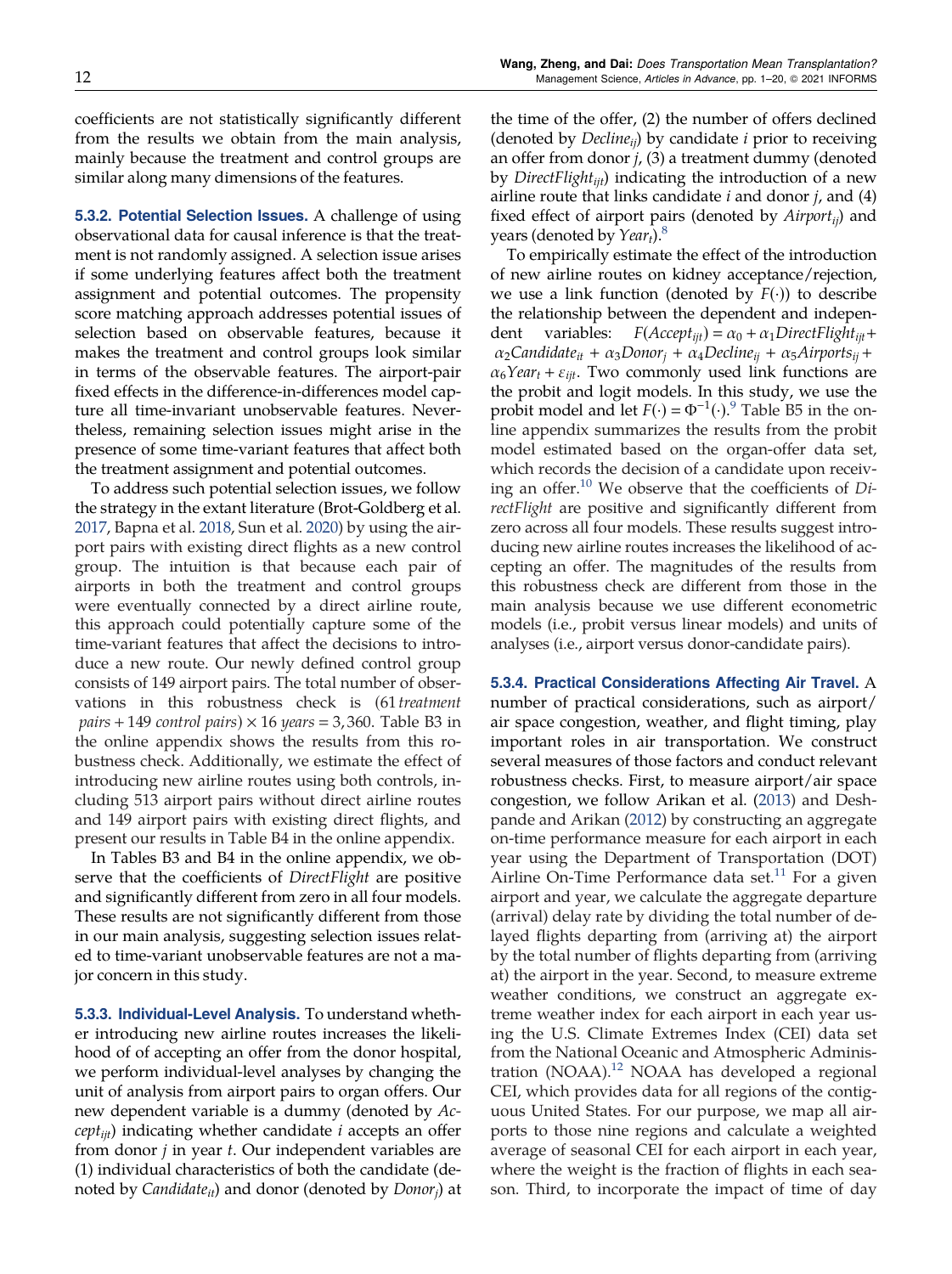<span id="page-12-0"></span>and day of the week, for each airport in each year, we calculate the fraction of flights scheduled to depart or arrive during each hour of the day and on each day of the week using the DOT Airline On-Time Performance data set. Tables B6 to B9 in the online appendix in the online appendix show our results are robust to including those control variables.

5.3.5. Balanced Panel Data. In the main analysis, we include the airport pairs that experienced an introduction of new airline routes in any year between 2002 and 2017. The panel data seem unbalanced in the sense that the airport pairs that experienced route introductions earlier (e.g., 2002) have fewer pretreatment periods, whereas the airport pairs that experienced route introductions later (e.g., 2017) have fewer posttreatment periods in our data. To address this concern, we redefine the treatment group as the airport pairs that experienced new route introductions between 2005 and 2014. The resulting panel data are more balanced, because all airport pairs in the treatment group have at least three pretreatment periods and three posttreatment periods.

Table B10 in the online appendix summarizes the results based on the sample created using the balanced panel data. The number of airport pairs is 34 in the treatment group and 513 in the control group, so the total number of observations is (34 *treatment pairs* + 513 *control pairs*)  $\times$  16 *years* = 5,752. The number of airport pairs in the treatment group is smaller than in the main analysis, because we exclude pairs that experienced an introduction of new airline routes between 2002 and 2014 and between 2015 and 2017. Table B10 in the online appendix shows the coefficients of *Direct-Flight* are positive and significantly different from zero in all four models. These coefficients are not statistically significantly different from the results from the main analysis. Thus, our results are robust to the seemingly unbalanced nature of the data.

5.3.6. Balanced Airport Pairs. As stated in Section [5.2](#page-7-0), the airport pairs defined in our study are direction specific, and we exclude the airport pairs that never shared a kidney during our study period. The exclusion criteria might raise a concern that the airport pairs used in this study are unbalanced because we include two airports with flights in one direction but not the other. To address this concern, we reconstruct the control and treatment groups by including two airports with flights in both directions, as long as kidneys were shared between these airports. More specifically, for a pair of airports (*i*, *j*), we include both *Airportsij* and *Airportsji* if a year *t* exists such that max{*ShareVolumeijt*,*ShareVolumejit*} ≥ 1. However, we exclude the airport pairs that do not have complete information about the features of donors or candidates.

Table B11 in the online appendix summarizes the results based on the balanced airport-pairs data. The number of airport pairs is 68 in the treatment group and 608 in the control group, so the total number of observations is (68 *treatment pairs* + 608 *control pairs*) × 16 *years* = 10,816. The number of observations in this robustness check is different from that in the main analysis, because we (1) include additional airport pairs to make airport pairs balanced and (2) exclude existing airport pairs caused by incomplete information about the features of donors or candidates. From Table B11 in the online appendix, we see the coefficients of *Direct-Flight* are positive and significantly different from zero in all four models. These coefficients are not statistically significantly different from the results we obtain from the main analysis. Our results are robust to the unbalanced nature of airport pairs, because we perform an apples-to-apples comparison between the treatment and control groups.

5.3.7. Alternative Nearby Airports. In our main analysis, we assume shared kidneys are transported using the pair of airports that are the nearest to the donors and candidates, respectively. This assumption is consistent with the view of the organ transplantation community (OPTN [2019b](#page-19-0)). Yet, one might argue that the nearest airport may not always be chosen if an alternative can offer better connectivity. For example, a transplant center that intends to ship a kidney from Lansing, Michigan, to Dallas, Texas, might sometimes bypass the Capital Region International Airport (LAN), which is located 3 miles northwest of downtown Lansing, to use the Detroit Metropolitan Wayne County Airport (DTA), because the latter airport has direct flights to Dallas.

To capture such possibilities, we consider alternative airports by first calculating the distance from a donor or candidate to all airports, and identify the *k* nearest airports for the donor (designated as donor airport set) and the candidate (designated as candi-date airport set), respectively.<sup>[13](#page-17-0)</sup> We then analyze the connectivity (i.e., existence of a direct flight) of each airport in the donor airport set to any airport in the candidate airport set and calculate the extra travel distance should the nearest airports be bypassed. Finally, we identify two airports with the best connectivity and the shortest extra distance for kidney transportation. We do not bypass the nearest airport if the second nearest airport does not offer better connectivity or incurs too much extra distance.

Table B12 in the online appendix summarizes the results based on the scenario in which (1) both the donor and candidate have a set of two airports and (2) the second nearest airport incurs an extra travel distance of no more than 50 miles. The number of airport pairs is 49 in the treatment group and 376 in the control group, so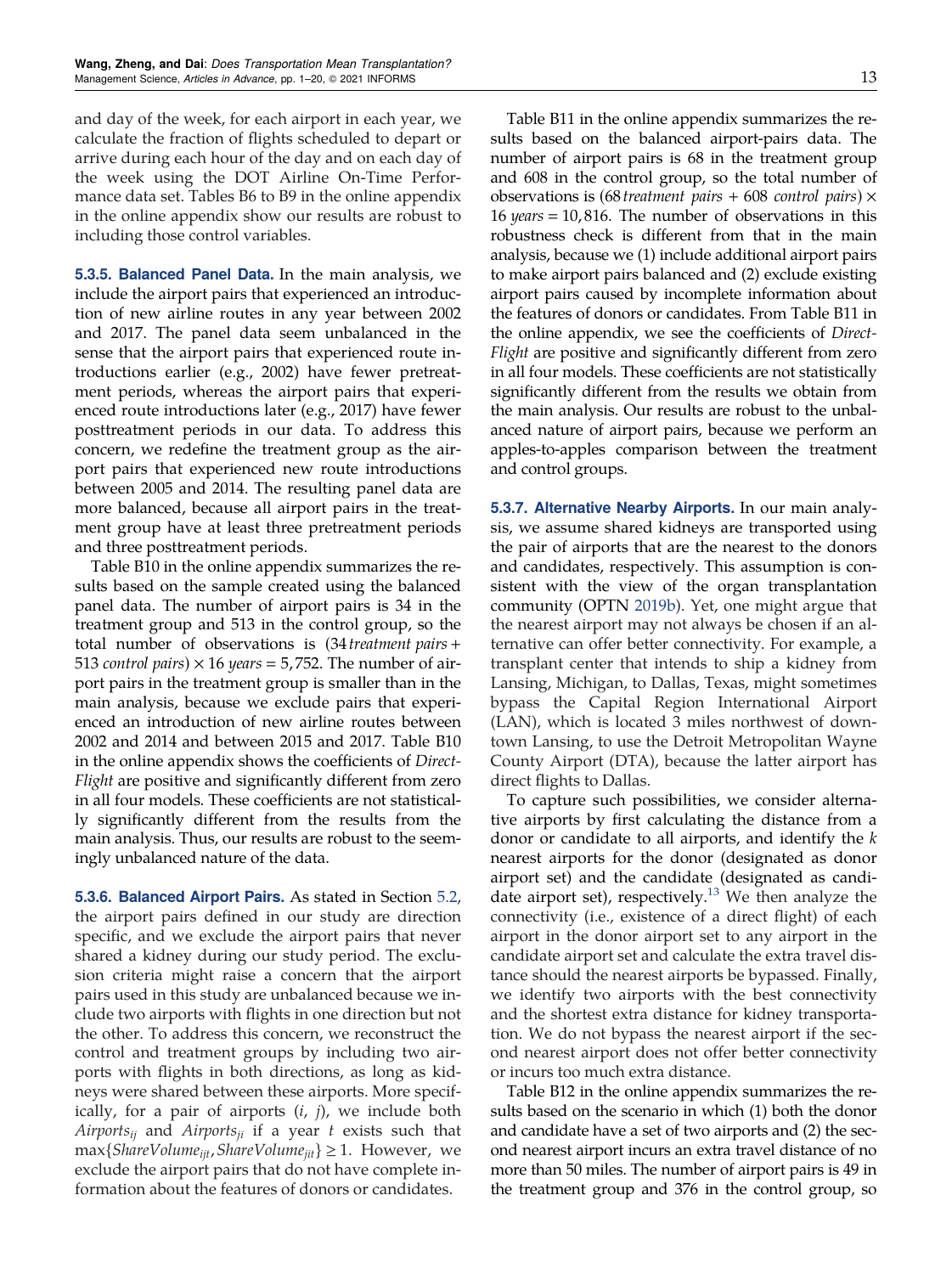<span id="page-13-0"></span>the total number of observations is (49 *treatment pairs* + 376 *control pairs*)  $\times$  16 *years* = 6,800. The number of observations in this robustness check is smaller than that in the main analysis, because certain airport pairs in both the treatment and control groups are bypassed and therefore excluded from this robustness check. We observe from Table B12 in the online appendix that the coefficients of *DirectFlight* are positive and significant across all four models. These coefficients are of larger magnitude (though the difference is not statistically significant) than those in the main analysis.

5.3.8. Leave-One-Out Analyses. As Section [5.1](#page-6-0) describes, our treatment group includes 61 airport pairs with direct flights introduced between 2002 and 2017. One potential concern that our main analysis does not address is the possibility that the introduction of new airline routes has a large effect on certain pairs of airports but a small or no effect on others. If that possibility were true, our results would have been driven by one or a group of airport pairs. To address this concern, we perform three different leave-one-out analyses in which we (1) leave out one airport pair at a time, (2) leave out one origin airport at a time, and (3) leave one destination airport at time. For (2) and (3), we exclude all airport pairs related to the left-out origin or destination airport, respectively.

We present our results from the first leave-one-out analysis in Table B13 in the online appendix, in which all the coefficients are positive and statistically significant. The magnitude of these coefficients ranges from 0.55 to 0.88, which seemingly implies heterogeneity in the treatment effect. Yet, these coefficients are not statistically significantly different from each other and those from the main analysis. Next, we present the results from the second and third analyses in Table B14 in the online appendix in which all the coefficients are positive and statistically significant. Yet, they are not statistically different from each other and those from the main analysis. These comparisons suggest our main analysis is not driven by a particular airport pair, origin airport, or destination airport.

5.3.9. Alternative Dependent Variable. We now perform a robustness check to address a potential concern that the outcome variable defined in our main analysis is sparse because some airport pairs do not share a kidney across many years. To address this concern, we redefine the dependent variable as a binary variable, *SharedKidneyijt*, which equals 1 if airport *i* shared one or more kidneys with airport *j* in year *t*, and 0 otherwise. The control group has 7,321 observations without kidney sharing and 887 observations with kidney sharing, so the probability of kidney sharing is  $887/(887 + 7,321) = 0.108$  (or 10.8%). As a comparison, the treatment group has 815 observations without kidney sharing and 161 observations with kidney sharing, so the probability of kidney sharing is  $161/(161 + 815) = 0.202$  (or 20.2%). This comparison suggests the treatment group is more like to share a kidney. However, it does not control for candidates' or donors' features.

To empirically estimate the effect of the introduction of new airline routes on kidney sharing, we use a link function (denoted by  $F(\cdot)$ ) to describe the relationship between the dependent and independent variables:  $F(SharedKidney_{ijt}) = \alpha_0 + \alpha_1 DirectFlight_{ijt} + \alpha_2 Features_{ijt} +$  $\alpha_3$ *Airports*<sub>*ij*</sub> + $\alpha_4$ *Year*<sub>*t*</sub> +  $\varepsilon$ <sub>*ijt*</sub>. In this study, we use the probit model and let  $F(\cdot) = \Phi^{-1}(\cdot)$ .<sup>[14](#page-17-0)</sup> Table B15 in the online appendix summarizes the results from the probit model. We observe that the coefficients of *DirectFlight* are positive and significantly different from zero across all four models. These results suggest introducing new airline routes increases the likelihood of kidney sharing. Given the features of interest (denoted by *X*), we can calculate the marginal effect of the introduction of new airline routes using  $Pr(SharedKidney_{ijt} = 1 |$ *X*, *DirectFlight*<sub>*ijt*</sub> = 1) − *Pr*(*SharedKidney*<sub>*ijt*</sub> = 1|*X*, *Direct Flight<sub>ijt</sub>* = 0). For an average airport pair (i.e., one with the average features), we estimate from model 4 that the introduction of new airline routes increases the likelihood of kidney sharing by 6.4%.

5.3.10. Alternative Cutoff Distance or Frequency. In our main analysis, we focus on the pairs of airports that are more than 800 miles away from each other, and use a cut-off frequency of 180 flights per year to determine whether an airport pair has a direct flight. Concerns may exist that our results are driven by these cut-off values. As a robustness check, we have considered alternative cut-off distances and frequencies to analyze the sensitivity of our results.

Table B16 in the online appendix summarizes the results in the case of a cut-off distance of 900 miles. The coefficients of *DirectFlight* are positive and significantly different from zero across all four models. Although these results are not significantly different from those obtained in our main analysis, these coefficients have slightly greater magnitudes, suggesting the effect of the introduction of new airline routes is more salient for the pairs of airports that are farther away.<sup>[15](#page-17-0)</sup>

Table B17 in the online appendix summarizes the results when we use 120 flights per year (or once every three days) as a cut-off frequency to determine whether an airport pair has a direct flight. The coefficients of *DirectFlight* are positive and significantly different from zero in all four models. Interestingly, these results are similar to those obtained in our main analysis, primarily because an airline commonly offers either daily flights (i.e., 360 flights per year) or no flight (i.e., 0 flight per year) between two airports. These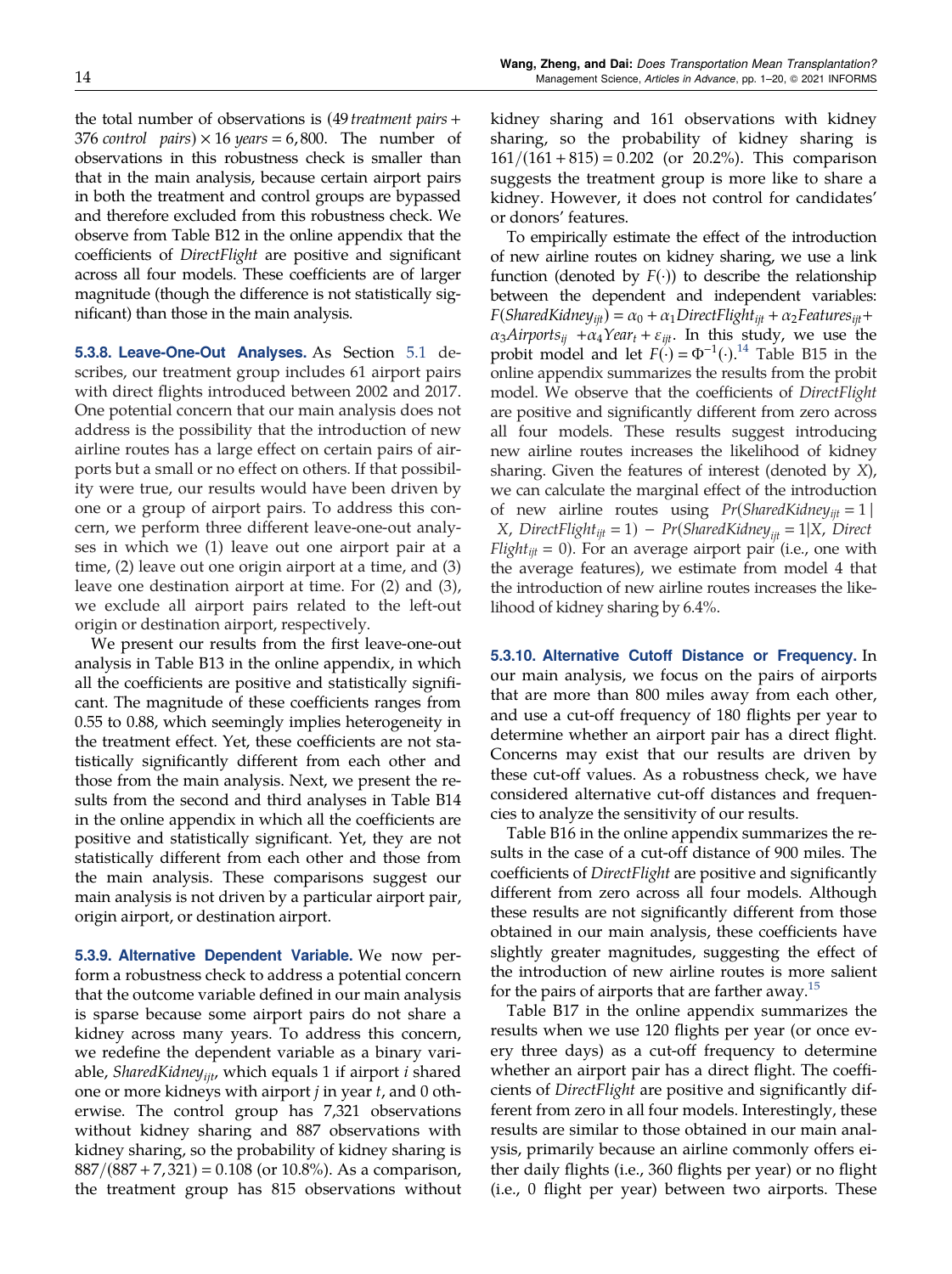results suggest our results are robust to alternative cutoff frequencies.

# 6. Discussions and Managerial Insights

In this section, we discuss possible mechanisms behind our main findings, complemented by additional analyses helping us draw managerial implications. First, we estimate the impact on the total number of kidney transplants and local transplant volume in Section 6.1. Next, we test potential negative externality of introducing direct flights in Section 6.2. We then investigate the impact on kidney discards and the health outcomes of transplant candidates in Section [6.3](#page-15-0). Finally, in Section [6.4,](#page-15-0) we discuss the heterogeneous effect of flight frequency and timing.

# 6.1. Impact on the Total Number of Kidney **Transplants**

In Section [5,](#page-6-0) we show the introduction of new airline routes between a pair of airports leads to an increase in the number of kidneys shared between the populations served by the pair. This result does not necessarily mean the introduction of new airline routes increases the *total* number of kidney transplants; the latter may remain the same even when the former increase.

To analyze whether the introduction of new airline routes increases the total number of shared kidneys, we define the dependent variable as the total number of kidney transplants at both the origin and destination airports. Table 4 summarizes the results. The coefficient of *DirectFlight* is positive and significantly different from zero at the 10% significance level in all four models. These results suggest introducing new airline routes leads to an increase in the total number of kidney transplants, implying an increased number of kidneys were harvested for transplantation.

Table 4 indicates the impact of new airline routes on the total number of kidney transplants is smaller than that on the number of shared kidneys. The reason is

the total transplant volume is far higher than the transplant volume resulting from shared kidneys, so a net increase in the total volume can lead to a smaller percentage increase. To further analyze the effect on local transplant volume, we conduct additional analysis in Table C1 of the online appendix, which shows introducing new airline routes has no significant effect on the volume of local transplants.

# 6.2. Impact on Airport Pairs with Existing Direct Flights

We investigate whether the increased number of shared kidneys between the newly connected airports may come from those kidneys that would otherwise be shared with other airports. Specifically, we study whether introducing a new direct flight would reduce the number of kidneys shared between existing airport pairs with airline routes that share either the same origin or destination airport with the new airline route. For example, consider three airports A, B, and C. Initially, an airline route existed between A and B, but no airline route existed either between A and C or between B and C. Later, a new airline route between A and C was introduced. We are investigating whether introducing a new airline route between A and C may reduce the number of kidneys shared between A and B.

To do so, we first identify airport pairs with direct flights in all years from 2002 to 2017. We then divide them into three categories depending on whether they share the same origin or destination with the airport pairs that were connected through a new airline route: (1) share the same origin, (2) share the same destination, and (3) do not share the same origin or destination. Finally, we perform two separate analyses using category (3) as the control group and categories (1) and (2) as two treatment groups, respectively. Tables C2 and C3 in the online appendix summarize the results from these two analyses. We see the introduction of new airline routes does not affect the number of kidneys shared via airport pairs with existing direct flights.

|                                                                    | (1)                        |                   | (2)                        |                   | (3)                        |                   | (4)                              |                   |
|--------------------------------------------------------------------|----------------------------|-------------------|----------------------------|-------------------|----------------------------|-------------------|----------------------------------|-------------------|
|                                                                    | Coefficient                | Standard<br>error | Coefficient                | Standard<br>error | Coefficient                | Standard<br>error | Coefficient                      | Standard<br>error |
| Direct flight                                                      | $0.040*$                   | 0.022             | $0.042*$                   | 0.023             | $0.037*$                   | 0.022             | $0.040*$                         | 0.022             |
| Candidate features<br>Donor features<br>Airport-pair fixed effects | Included                   |                   | Included<br>Included       |                   | Included<br>Included       |                   | Included<br>Included<br>Included |                   |
| Year fixed effects<br>Number of observations<br>Adjusted $R^2$     | Included<br>8,784<br>0.878 |                   | Included<br>8,784<br>0.879 |                   | Included<br>8,784<br>0.882 |                   | Included<br>8,096<br>0.882       |                   |

Table 4. Effect of New Airline Routes on the Total Number of Kidney Transplants

*Note.* Robust standard errors clustered by airport pair.

\*\*\**p* < 0.01; \*\**p* < 0.05; \**p* < 0.1.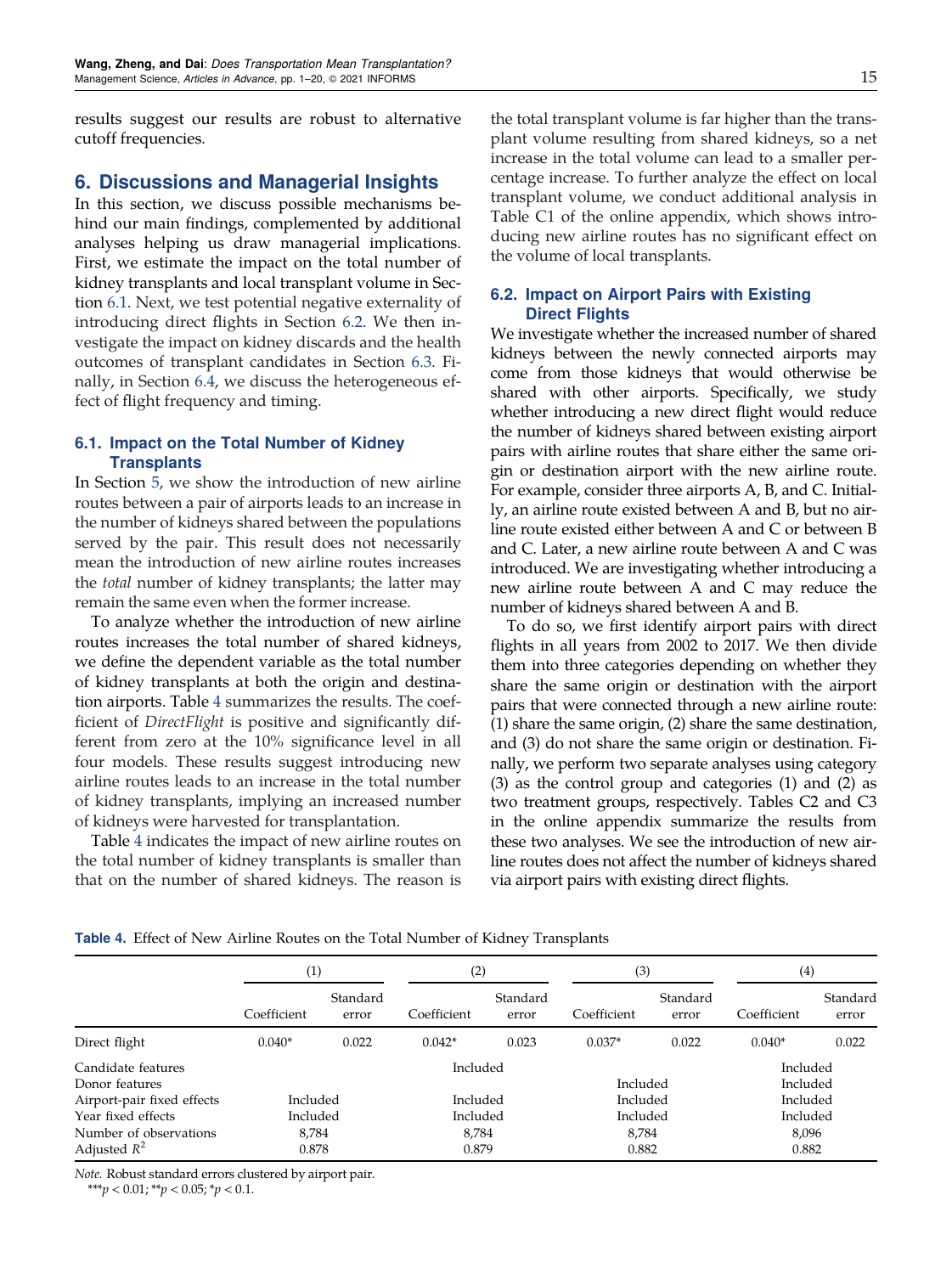|                                      | $\scriptstyle{(1)}$ |                   | (2)         | (3)               |             |                   | (4)         |                      |
|--------------------------------------|---------------------|-------------------|-------------|-------------------|-------------|-------------------|-------------|----------------------|
|                                      | Coefficient         | Standard<br>error | Coefficient | Standard<br>error | Coefficient | Standard<br>error | Coefficient | Standard<br>error    |
| Direct flight                        | $-0.698**$          | 0.280             | $-0.693**$  | 0.277             | $-0.602**$  | 0.282             | $-0.601**$  | 0.279                |
| Candidate features<br>Donor features |                     |                   |             | Included          |             | Included          |             | Included<br>Included |
| Airport-pair fixed effects           | Included            |                   | Included    |                   | Included    |                   | Included    |                      |
| Year fixed effects                   | Included            |                   | Included    |                   | Included    |                   | Included    |                      |
| Number of observations               | 8,784               |                   | 8,784       |                   | 8,784       |                   | 8,784       |                      |
| Adjusted $R^2$                       | 0.286               |                   |             | 0.294             |             | 0.314             |             | 0.322                |

<span id="page-15-0"></span>Table 5. Results from the Difference-in-Differences Model (Discard Rate)

*Notes.* Discard rate is defined as the percentage of kidneys that are not recovered for transplantation. For ease of interpretation, we have multiplied all outcomes by 100. Robust standard errors clustered by airport pair.

\*\*\**p* < 0.01; \*\**p* < 0.05; \**p* < 0.1.

# 6.3. Impact on Discard Rate and Posttransplant Survival

Although we find an increased number of shared kidneys and kidney transplants after the introduction of new airline routes, whether introducing new airline routes improves or worsens the posttransplant outcome remains unclear. On the one hand, the outcomes might improve with the faster traveling option (via direct commercial flights) that allows for better matching between donors and candidates. On the other hand, the outcomes might worsen because of long travel distances and potential usage of low-quality kidneys that would otherwise be discarded.

To answer this question, we first investigate whether the increased number of shared kidneys between the newly connected airports may partly come from kidneys that would otherwise be discarded. Specifically, we study whether introducing a new direct flight would reduce the average discard rate of the two newly connected airports. Our results in Table 5 suggest introducing a new airline route reduces the discard rate of kidneys by facilitating kidney sharing.

Next, we test how introducing new airline routes affects the three-year posttransplant survival rate for shared kidneys. Denote by *RecipientSurvivalrt* a dummy variable that equals one if recipient *r* survives more than three years after a kidney transplant in year *t*. For each destination airport *j*, we identify all the candidates associated with airport *j* and calculate the average survival rate using *AirportSurvival<sub>jt</sub>* =  $\frac{1}{N} \sum_{r=1}^{N}$ *RecipientSurvivalrt*, where *N* refers to the total number of candidates associated with airport *j*. We then calculate the average survival rate of an airport pair using *PairSurvival*<sub>*ijt*</sub> = (*AirportSurvival*<sub>*it*</sub> + *AirportSurvival*<sub>*jt*</sub>)/2 and use it as a new dependent variable.<sup>[16](#page-17-0)</sup> From Table  $6$ , we observe no statistically significant effect on threeyear posttransplant survival rates due to the introduction of new airline routes. To verify the robustness of these results, we present similar results using the fiveyear posttransplant survival rate as the quality measure in Table C4 of the online appendix. $^{17}$  $^{17}$  $^{17}$ 

### 6.4. Effect of Flight Frequency and Timing

As a robustness check of our our main analysis, in Section [5.3.4](#page-11-0), we used different cutoffs of flight frequency to define a dummy variable that indicates whether a new direct flight route is introduced between two airports. To analyze whether the effect of new airline routes depends on flight frequency, we replace the treatment dummy with the number of flights (in

| <b>Table 6.</b> Effect of New Airline Routes on Three-Year Posttransplant Survival |  |
|------------------------------------------------------------------------------------|--|
|------------------------------------------------------------------------------------|--|

|                                          | $\left(1\right)$ |                   | (2)            |                   | (3)            |                      | (4)            |                   |
|------------------------------------------|------------------|-------------------|----------------|-------------------|----------------|----------------------|----------------|-------------------|
|                                          | Coefficient      | Standard<br>error | Coefficient    | Standard<br>error | Coefficient    | Standard<br>error    | Coefficient    | Standard<br>error |
| Direct flight                            | 0.002            | 0.003             | 0.002          | 0.003             | 0.003          | 0.003                | 0.003          | 0.003             |
| Candidate features<br>Donor features     | Included         |                   |                | Included          |                | Included<br>Included |                |                   |
| Airport-pair fixed effects               | Included         |                   | Included       |                   | Included       |                      | Included       |                   |
| Year fixed effects                       | Included         |                   | Included       |                   | Included       |                      | Included       |                   |
| Number of observations<br>Adjusted $R^2$ | 4,862<br>0.376   |                   | 4,862<br>0.383 |                   | 4,862<br>0.389 |                      | 4,862<br>0.395 |                   |

*Note.* Robust standard errors clustered by airport pair.

\*\*\**p* < 0.01; \*\**p* < 0.05; \**p* < 0.1.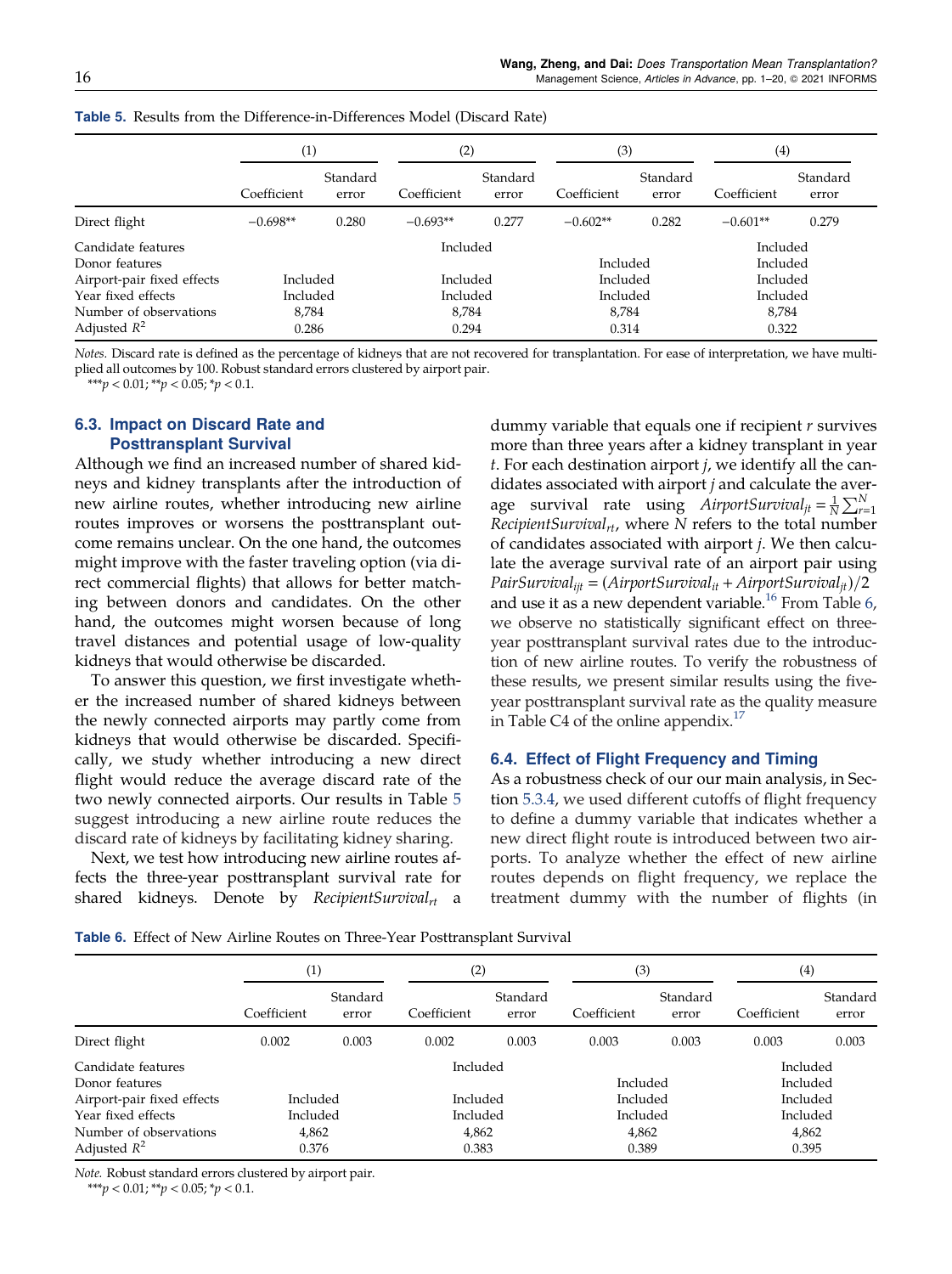|                            | $\left(1\right)$ |                   | (2)         |                   | (3)         |                   | (4)         |                   |
|----------------------------|------------------|-------------------|-------------|-------------------|-------------|-------------------|-------------|-------------------|
|                            | Coefficient      | Standard<br>error | Coefficient | Standard<br>error | Coefficient | Standard<br>error | Coefficient | Standard<br>error |
| Direct flight              | $0.517***$       | 0.084             | $0.521***$  | 0.089             | $0.530***$  | 0.088             | $0.534***$  | 0.093             |
| Direct flight squared      | $-0.397***$      | 0.081             | $-0.395***$ | 0.087             | $-0.411***$ | 0.085             | $-0.409***$ | 0.091             |
| Candidate features         |                  |                   | Included    |                   |             |                   | Included    |                   |
| Donor features             |                  |                   |             |                   | Included    |                   | Included    |                   |
| Airport-pair fixed effects | Included         |                   | Included    |                   | Included    |                   | Included    |                   |
| Year fixed effects         | Included         |                   | Included    |                   | Included    |                   | Included    |                   |
| Number of observations     | 9,184            |                   | 9,184       |                   | 9,184       |                   | 9,184       |                   |
| Adjusted $R^2$             | 0.062            |                   | 0.063       |                   | 0.061       |                   | 0.063       |                   |

Table 7. Results from the Difference-in-Differences Model (Continuous Treatment Variable)

*Note.* Robust standard errors clustered by airport pair.

\*\*\**p* <  $0.01$ ; \*\**p* <  $0.05$ ; \**p* <  $0.1$ .

hundreds) per year and estimate the following polynomial regression model:

$$
\begin{aligned} \text{ln}(SharedVolume_{ijt}) &= \alpha_0 + \alpha_1 DirectFlight_{ijt} \\ &+ \alpha_2 DirectFlight_{ijt}^2 + \alpha_3 Features_{ijt} \\ &+ \alpha_4Airports_{ij} + \alpha_5Year_t + \varepsilon_{ijt}. \end{aligned}
$$

Our results in Table 7 suggest that, whereas introducing new airline routes facilitates kidney sharing, the marginal benefit of introducing more direct flights is weakening given a higher flight frequency. This nonlinear effect shares the same spirit as the breakpoints in piecewise linear regression models (Muggeo [2003](#page-19-0), Ding et al. [2019\)](#page-18-0).

We also investigate whether the benefit of introducing direct flight depends on the operation time of newly introduced airline routes. Specifically, we estimate the heterogeneous effect of new airline routes in terms of (1) time of the day, that is, day (i.e., between 6:00 a.m. and 5:59 p.m.) versus evening (i.e., between 6:00 p.m. and 5:59 a.m. of the following day) and (2) day of the week, that is, weekday (Monday through Friday) versus weekend (Saturday and Sunday). Our results in Table C5 of the online appendix suggest introducing new airline routes facilitates kidney sharing regardless of the time of day. Yet, the effect of introducing a daytime route is of higher magnitude than introducing an evening route. This finding echoes the observation that "organ donation tends to occur in the evening or early morning" (Pullen [2019](#page-19-0), p. 1603), meaning daytime flights facilitate long-distance kidney sharing better than evening flights. Likewise, the results in Table C6 of the online appendix suggest introducing new airline routes facilitates kidney sharing regardless of the day of the week, and yet the effect of introducing new airline routes during weekdays is of higher magnitude than introducing them during weekends.

# 7. Conclusion

A significant number of policy initiatives have been inspired by the U.S. organ transplant system that predominantly favors local matches and hinders organ pooling, leading to approximately 28,000 organs being unrecovered and 3,500 recovered organs being unused every year (Aubert et al. [2019\)](#page-18-0). Although most of these policy initiatives focus on expanding organ sharing, they tend to overlook the airline transportation options that make it possible: sharing organs across a long distance requires convenient flight options, ideally direct flights, because of the time-sensitive nature of organ harvesting operations. In this paper, we echo a view expressed by a large number of OPO officials and surgeons (OPTN [2019b](#page-19-0)) that, unless policymakers incorporate (or take steps to reduce) a key friction, namely, air transportation needed for cross-regional organ sharing, such proposals are unlikely to lead to intended changes. Our paper estimates the effect of the introduction of new airline routes on the number of shared kidneys, by analyzing a sample tracking both the evolution of flight routes and kidney transplants with donors and recipients living near different pairs of airports. We estimate the introduction of a direct flight between a pair of airports increases the number of kidneys shared between populations served by these airports by 7.3%. The increase in quantity does not come with a decrease in the quality of kidney transplants, as measured by three- and five-year posttransplantation survival rates. We conduct extensive robustness checks and show our findings are robust to alternative empirical specifications.

Our paper represents the first systematic, empirical effort to understand the role of airline logistics infrastructure in organ transplantation. We show the introduction of new airline routes leads to a significant increase in organ sharing, which has a potential to inspire future research into the impact of other treatments in airline routes. To our best knowledge, the United States does not have major national policy initiatives providing incentives for improving the logistics of organ transplantation (Curran [2020](#page-18-0)). Outside the United States, Italy has issued national guidelines that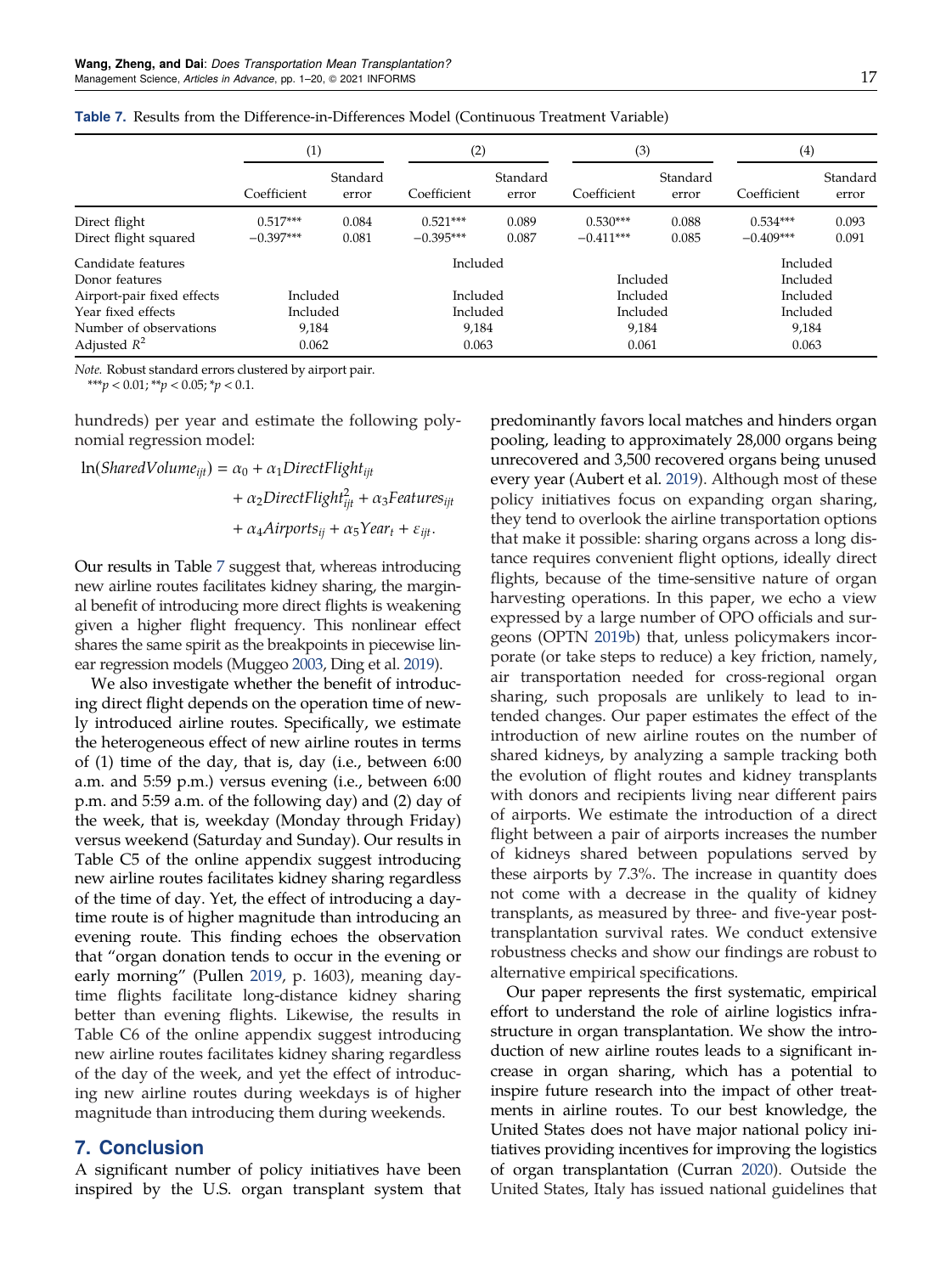<span id="page-17-0"></span>provide minimum requirements (e.g., packaging, labeling, and traceability) during airline transportation and select organ storage units and shipping agents based on their "efficiency, reliability, and equipment with reference to organ type and ischemia time" (Mantecchini et al. [2016,](#page-19-0) p. 304); the U.S. policymakers may consider issuing similar national guidelines.

We acknowledge that without financial obligations, commercial airline companies are unlikely to make their routing decisions by accounting for public interest.<sup>18</sup> Our research provides a causal evidence that inefficient airline routing is a significant friction in organ sharing and, on the flip side, better airline logistics infrastructure facilitates broader organ sharing. In light of our empirical finding, U.S. policymakers may consider establishing a national system that initiates and tracks organ shipments through commercial airlines (Aleccia [2020](#page-18-0)). In recent years, researchers (Gentry et al. [2015](#page-18-0), Kilambi and Mehrotra [2017](#page-18-0)) have proposed a variety of ways to redistribute donation regions to mitigate geographic disparities in organ allocation. In line with these proposals, our results support the idea of adjusting DSAs from time to time by accounting for the network connectivity across various airports, rather than eliminating DSAs and allocating kidneys using a circle of a fixed size.

#### Acknowledgments

The authors thank the department editor (Prof. Vishal Guar), the associate editor, and two anonymous referees for invaluable suggestions and insightful guidance throughout the constructive review process. They also benefited from comments and suggestions from Alex Chan, Maqbool Dada, Sommer Gentry, Manuel Hermosilla, Matthew E. Kahn, Pinar Keskinocak, Rajiv Kohli, Fuhito Kojima, Alex Mills, Rodney Parker, Daniel Polsky, A. Cem Randa, Alvin E. Roth, Huaxia Rui, Stefan Scholtes, Dorry Segev, Robert A. Shumsky, Jeannette Song, Lina Song, Colin Sullivan, Robert Swinney, Sridhar Tayur, and Xiaoyu (David) Xu, in addition to the seminar attendants at Carnegie Mellon University, City University of New York, Duke University, Indiana University, Stanford University, and University of Connecticut. The data reported here have been supplied by the United Network for Organ Sharing as the contractor for the Organ Procurement and Transplantation Network. The interpretation and reporting of these data are the responsibility of the author(s) and in no way should be seen as an official policy of or interpretation by the OPTN or the U.S. Government.

#### **Endnotes**

<sup>1</sup> As with most operations management literature on kidney transplantation, we focus on the deceased-donor kidney transplantation system and provide an overview of it in Section [3.1](#page-3-0). A kidney from a deceased donor is referred to as a cadaveric kidney. Living-donor kidney transplantation is beyond the scope of the paper.

<sup>2</sup> Throughout our paper, consistent with common practice [\(https://](https://www.anna.aero/all-new-airline-routes/) [www.anna.aero/all-new-airline-routes/](https://www.anna.aero/all-new-airline-routes/)) and the literature (Giroud [2013](#page-18-0), Bernstein et al. [2016\)](#page-18-0), an airline route between two airports refers to a *nonstop* route, with the origin being one airport and the destination being the other.

3 See [https://optn.transplant.hrsa.gov/learn/about-transplantation/](https://optn.transplant.hrsa.gov/learn/about-transplantation/how-organ-allocation-works/) [how-organ-allocation-works/.](https://optn.transplant.hrsa.gov/learn/about-transplantation/how-organ-allocation-works/)

<sup>4</sup> Unless specified otherwise, we differentiate the origin from the destination of an airport pair. That is, an airport pair is directionspecific in this study.

<sup>5</sup> We do not use the recorded flight distance because (1) it is unavailable for the airport pairs without a direct flight, and (2) the actual flight distance is affected by weather conditions and flight delays, among other factors.

6 Because of the staggered nature of the introduction of new airline routes, the airport pairs in the treatment group are treated only after they were connected by new airline routes. Before they are treated, they serve as controls for airport pairs that have been treated in earlier years (Giroud [2013](#page-18-0), p. 870–871).

 $7$  Using a different model (e.g., logit) to estimate the propensity scores or caliper (e.g., 0.1) to select matched samples does not change the main conclusion of this robustness check.

<sup>8</sup> We include the fixed effects of airport instead of donor-candidate pairs because each donor-candidate pair appears only once in our data.

<sup>9</sup> Using logit or other models does not qualitatively change the results of this robustness check.

<sup>10</sup> The data set description is available at [https://optn.transplant](https://optn.transplant.hrsa.gov/data/about-data/optn-database/) [.hrsa.gov/data/about-data/optn-database/](https://optn.transplant.hrsa.gov/data/about-data/optn-database/).

<sup>11</sup> Using the DOT definition of on-time performance, we allow a 15minute buffer beyond the scheduled departure and arrival time of each flight.

<sup>12</sup> According to the National Center for Atmospheric Research [\(https://climatedataguide.ucar.edu/climate-data/us-climate](https://climatedataguide.ucar.edu/climate-data/us-climate-extremes-index-cei) [-extremes-index-cei\)](https://climatedataguide.ucar.edu/climate-data/us-climate-extremes-index-cei), the CEI captures extreme weather conditions "in the distribution of much above/below average (top/bottom 10% of occurrence) temperatures, precipitation, drought, and tropical cyclone wind speed across the contiguous U.S." It is measured for each region and for each season. Because long-distance air travel is often affected by extreme weather conditions not only in immediately surrounding areas, but also in broader geographic regions, CEI is a useful metric of extreme weather conditions for the purpose of our estimation.

<sup>13</sup> In this robustness check, we make several assumptions on airport choices for practicality of estimation. An interesting direction for future research entails a full-blown modeling of airport choices, which is beyond our scope.

<sup>14</sup> Using logit or other models does not qualitatively change the results of this robustness check.

<sup>15</sup> As expected, the effect of the introduction of new airline routes is smaller for the pairs of airports that are closer to each other, because healthcare providers may prefer driving to flying when travel distance is not too long.

<sup>16</sup> Using weighted average does not qualitatively change the result of this analysis.

 $^{17}$  The results are also similar if we use graft survival rate to proxy the posttransplant outcome, which measures whether the transplanted organ still functions.

<sup>18</sup> As a notable exception, the Coronavirus Aid, Relief, and Economic Security (CARES) Act, a \$2.2 trillion economic stimulus package in response to the COVID-19 pandemic that was signed into law by President Donald Trump on March 27, 2020, mandates each airline company receiving federal funding to meet minimum required route service levels (Petchenik [2020\)](#page-19-0).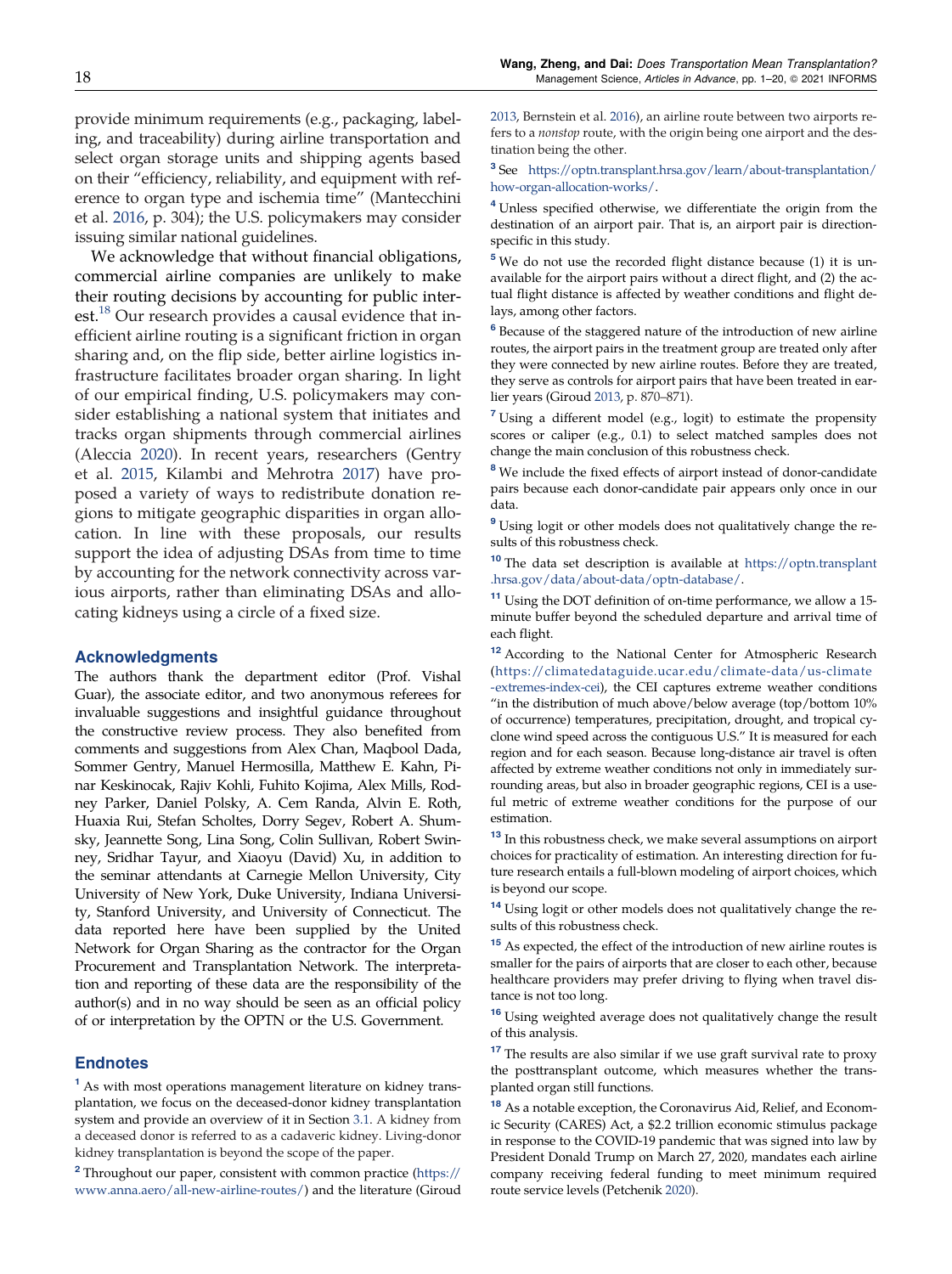#### <span id="page-18-0"></span>References

- Ahuja V, Alan Y, Arikan M (2020) Rethinking service quality in the airline industry: Evidence from the Wright Amendment repeal. Working paper, Southern Methodist University, Dallas.
- Akan M, Alagoz O, Ata B, Erenay F, Said A (2012) A broader view of designing the liver allocation system. *Oper. Res.* 60(4): 757–770.
- Aleccia J (2020) How lifesaving organs for transplant go missing in transit. *Kaiser Health News*. Accessed December 1, 2020, [https://](https://khn.org/news/how-lifesaving-organs-for-transplant-go-missing-in-transit/) [khn.org/news/how-lifesaving-organs-for-transplant-go-missing](https://khn.org/news/how-lifesaving-organs-for-transplant-go-missing-in-transit/) [-in-transit/](https://khn.org/news/how-lifesaving-organs-for-transplant-go-missing-in-transit/).
- Angrist JD, Pischke JS (2008) *Mostly Harmless Econometrics: An Empiricist*'*s Companion* (Princeton University Press, Princeton, NJ).
- Arikan M, Deshpande V, Sohoni M (2013) Building reliable air-travel infrastructure using empirical data and stochastic models of airline networks. *Oper. Res.* 61(1):45–64.
- Arikan M, Ata B, Friedewald JJ, Parker RP (2018) Enhancing kidney supply through geographic sharing in the United States. *Production Oper. Management* 27(12):2103–2121.
- Ata B, Friedewald JJ, Randa AC (2020) Structural estimation of kidney transplant candidates' quality of life scores: Improving national kidney allocation policy under endogenous patient choice and geographical sharing. Working paper, University of Chicago, Chicago.
- Ata B, Skaro A, Tayur S (2017) OrganJet: Overcoming geographical disparities in access to deceased donor kidneys in the United States. *Management Sci.* 63(9):2776–2794.
- Aubert O, Reese PP, Audry B, Bouatou Y, Raynaud M, Viglietti D, Legendre C, et al (2019) Disparities in acceptance of deceased donor kidneys between the United States and France and estimated effects of increased US acceptance. *JAMA Internal Medicine* 179(10):1365–1374.
- Bapna R, Ramaprasad J, Umyarov A (2018) Monetizing freemium communities: Does paying for premium increase social engagement? *Management Inform. Systems Quart.* 42(3):719–735.
- Bernard AB, Moxnes A, Saito YU (2019) Production networks, geography, and firm performance. *J. Political Econom.* 127(2):639–688.
- Bernstein S, Giroud X, Townsend RR (2016) The impact of venture capital monitoring. *J. Finance* 71(4):1591–1622.
- Bertsimas D, Farias VF, Trichakis N (2013) Fairness, efficiency, and flexibility in organ allocation for kidney transplantation. *Oper. Res.* 61(1):73–87.
- Bray RL, Serpa JC, Colak A (2019) Supply chain proximity and product quality. *Management Sci.* 65(9):4079–4099.
- Bridgespan Group (2019) Reforming organ donation in America. Accessed December 1, 2020, [https://www.bridgespan.org/insights/](https://www.bridgespan.org/insights/library/public-health/reforming-organ-donation-in-america) [library/public-health/reforming-organ-donation-in-america](https://www.bridgespan.org/insights/library/public-health/reforming-organ-donation-in-america).
- Brot-Goldberg ZC, Chandra A, Handel BR, Kolstad JT (2017) What does a deductible do? The impact of cost-sharing on healthcare prices, quantities, and spending dynamics. *Quart. J. Econom.* 132(3):1261–1318.
- Catalini C, Fons-Rosen C, Gaule P (2020) How do travel costs shape ´ collaboration? *Management Sci.* 66(8):3340–3360.
- Curran A (2020) How human organs are flown for transplants. Simple flying. Accessed December 1, 2020, [https://simple](https://simpleflying.com/human-organ-transplant-flight/)flying [.com/human-organ-transplant-](https://simpleflying.com/human-organ-transplant-flight/)flight/.
- Dai T, Tayur S (2020) Healthcare operations management: A snapshot of emerging research. *Manufacturing Service Oper. Management* 22(5):869–887.
- Dai T, Zheng R, Sycara K (2020) Jumping the line, charitably: Analysis and remedy of donor priority rule. *Management Sci.* 66(2):622–641.
- Deshpande V, Arikan M (2012) The impact of airline flight schedules on flight delays. *Manufacturing Service Oper. Management* 14(3):423–440.
- Ding Y, Ge D, He S, Ryan CT (2018) A nonasymptotic approach to analyzing kidney exchange graphs. *Oper. Res.* 66(4):918–935.
- Ding Y, Park E, Nagarajan M, Grafstein E (2019) Patient prioritization in emergency department triage systems: An empirical study of the Canadian Triage and Acuity Scale (CTAS). *Manufacturing Service Oper. Management* 21(4):723–741.
- Dong X, Zheng S, Kahn ME (2020) The role of transportation speed in facilitating high skilled teamwork across cities. *J. Urban Econom.* 115:103212.
- Gallino S, Moreno A (2014) Integration of online and offline channels in retail: The impact of sharing reliable inventory availability information. *Management Sci.* 60(6):1434–1451.
- Gentry SE, Segev DL, Kasiske BL, Mulligan DC, Hirose R (2015) Robust models support redistricting liver allocation to reduce geographic disparity. *Transplantation* 99(9):e159–e160.
- Giroud X (2013) Proximity and investment: Evidence from plantlevel data. *Quart. J. Econom.* 128(2):861–915.
- Graves SC, Tomlin BT (2003) Process flexibility in supply chains. *Management Sci.* 49(7):907–919.
- Ho TH, Lim N, Reza S, Xia X (2017) Causal inference models in operations management. *Manufacturing Service Oper. Management* 19(4):509–525.
- Hopp W, Iravani SMR, Xu WL (2010) Vertical flexibility in supply chains. *Management Sci.* 56(3):495–502.
- Humes E (2016) *Door to Door: The Magni*fi*cent, Maddening, Mysterious World of Transportation* (Harper, New York).
- Hwang EH, Nageswaran L, Cho SH (2021) Value of online-offline return partnership to offline retailers. Working paper, University of Washington, Seattle.
- Ibanez MR, Toffel MW (2019) How scheduling can bias quality assessment: Evidence from food-safety inspections. *Management Sci.* 66(6):2396–2416.
- Jordan WC, Graves SC (1995) Principles on the benefits of manufacturing process flexibility. *Management Sci.* 41(4):577–594.
- KC DS (2018) Econometric methods. Dai T, Tayur SR, eds. *Handbook of Healthcare Analytics: Theoretical Minimum for Conducting 21st Century Research on Healthcare Operations* (John Wiley & Sons, Hoboken, NJ), 381–402.
- KC DS, Scholtes S, Terwiesch C (2020) Empirical research in healthcare operations: Past research, present understanding, and future opportunities. *Manufacturing Service Oper. Management* 22(1):73–83.
- Keskinocak P (2010) Quantitative methods in health and humanitarian systems. Accessed December 1, 2020, [https://smartech](https://smartech.gatech.edu/handle/1853/61827) [.gatech.edu/handle/1853/61827](https://smartech.gatech.edu/handle/1853/61827).
- Keskinocak P, Savva N (2020) A review of the healthcare-management (modeling) literature published in *Manufacturing & Service Operations Management. Manufacturing Service Oper. Management* 22(1):59–72.
- Kilambi V, Mehrotra S (2017) Improving liver allocation using optimized neighborhoods. *Transplantation* 101(2):350–359.
- Kim SH, Tong J, Peden C (2020) Admission control biases in hospital unit capacity management: How occupancy information hurdles and decision noise impact utilization. *Management Sci.* 66(11):5151–5170.
- Kong N, Schaefer AJ, Hunsaker B, Roberts MS (2010) Maximizing the efficiency of the U.S. liver allocation system through region design. *Management Sci.* 56(12):2111–2122.
- Li J, Netessine S (2020) Higher market thickness reduces matching rate in online platforms: Evidence from a quasi-experiment. *Management Sci.* 66(1):271–289.
- Locke JE, Sellers MT (2019) Get on with it!—A novel allocation strategy to reduce kidney discards. *Amer. J. Transplantation* 19(11): 2971–2972.
- Lu SF, Lu LX (2017) Do mandatory overtime laws improve quality? Staffing decisions and operational flexibility of nursing homes. *Management Sci.* 63(11):3566–3585.